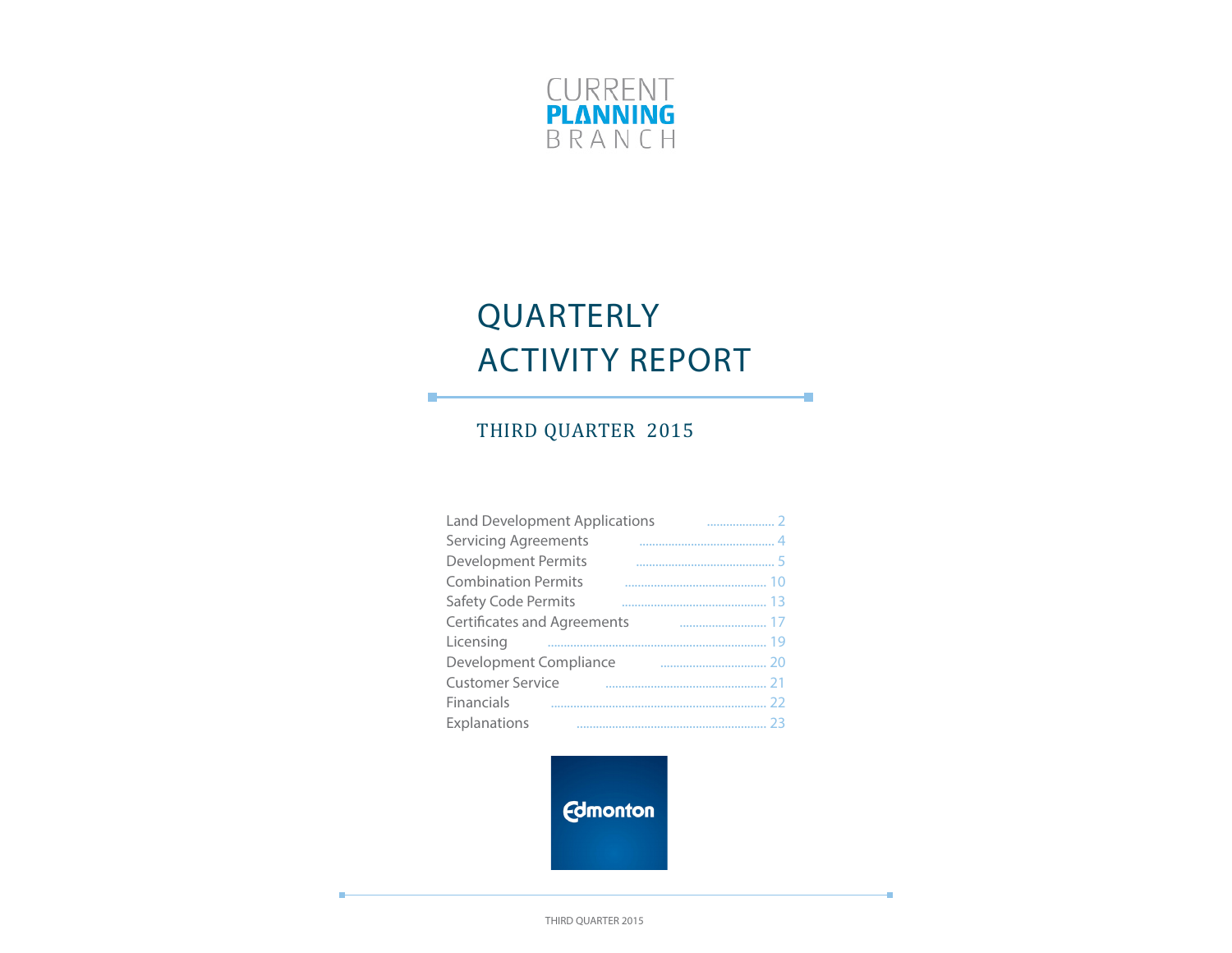

# <span id="page-1-0"></span>LAND DEVELOPMENT APPLICATIONS

A land development application (LDA) is required for any of the following:

- subdivide land into two or more parcels (subdivision),
- create bare land condominium units (subdivision),
- convert existing buildings into condominiums (condominium conversion),
- create or amend an Area Structure Plan or Neighbourhood Structure Plan (ASP or NSP),
- change the zoning of land (rezoning), or
- close a portion of roadway (road closure).

Plans, rezonings, and road closures require approval by City Council. Subdivisions are approved by the Subdivision Authority.

LDAs vary significantly in complexity and completion time. Some factors that influence timelines include whether assessments, circulation to other civic agencies, or public meetings are required. The single most common cause of delay in processing LDAs is incomplete or insufficient information.  $\mathbf{r}$ 

### 1

#### Subdivision Applications



# 1

### Subdivision - Single Family Lots



|                                  |      |                | 2014           |      |      |                | 2015 |    | % Change<br>$O22015 -$ | % Change<br>O3 2014 - | % Change<br>YTD 2014 - |
|----------------------------------|------|----------------|----------------|------|------|----------------|------|----|------------------------|-----------------------|------------------------|
|                                  | Q1   | Q <sub>2</sub> | Q <sub>3</sub> | Q4   | Q1   | Q <sub>2</sub> | Q3   | Q4 | Q3 2015                | Q3 2015               | YTD 2015 -             |
| Subdivision                      |      |                |                |      |      |                |      |    |                        |                       |                        |
| <b>Applications Submitted</b>    | 66   | 87             | 86             | 74   |      | 76             | 95   |    | $+25%$                 | $+10%$                | $+1%$                  |
| <b>Applications Approved</b>     | 98   | 84             | 93             | 102  | 76   | 100            | 80   |    | $-20%$                 | $-14%$                | $-7%$                  |
| Single Family Lots Applied For   | 1071 | 3166           | 1162           | 1046 | 1240 | 190            | 512  |    | $+169%$                | $-56%$                | $-64%$                 |
| Multiple Family Lots Applied For | 16   | 60             | 12             | 54   | 21   | 11             |      |    | $-27%$                 | $-33%$                | $-55%$                 |
| Commercial Lots Applied For      |      | 16             | 19             | ь    |      |                |      |    | $+67%$                 | $-74%$                | $-71%$                 |
| Industrial Lots Applied For      | 14   |                |                |      |      |                |      |    | $-33%$                 | 0%                    | $-61%$                 |
| Other Lots Applied For           | 17   | 108            | 318            | 64   | 45   |                | ŏ    |    | $+167%$                | $-97%$                | -87%                   |
| <b>Condominium Conversion</b>    |      |                |                |      |      |                |      |    |                        |                       |                        |
| <b>Applications Submitted</b>    | 33   | 35             | 37             | 45   | 41   | 35             | 51   |    | $+46%$                 | $+38%$                | $+21%$                 |
| Condominium Units Approved       | 780  | 357            | 641            | 1362 | 1034 | 597            | 969  |    | $+62%$                 | $+51%$                | $+46%$                 |
|                                  |      |                |                |      |      |                |      |    |                        |                       |                        |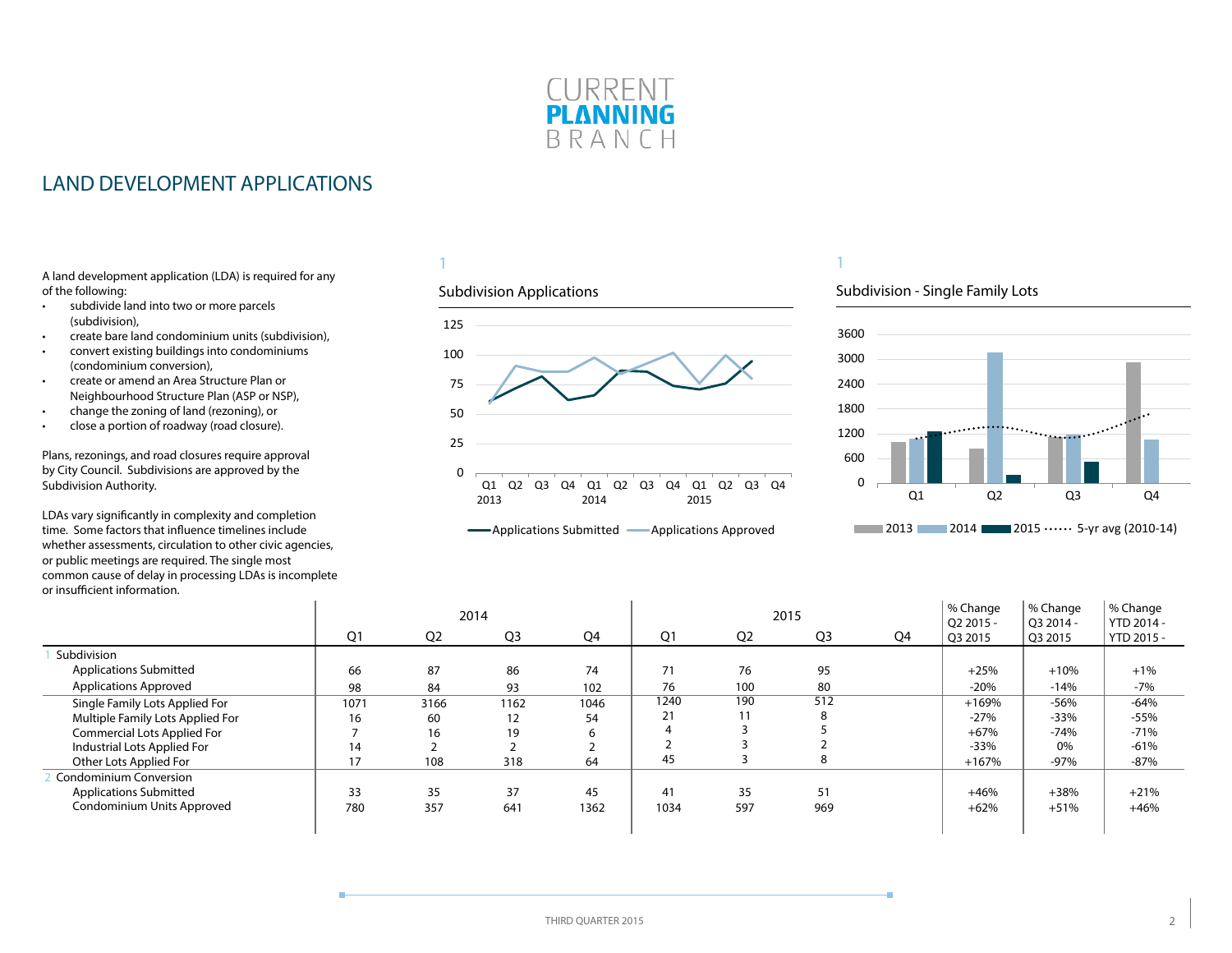

# LAND DEVELOPMENT APPLICATIONS



|                                       | 2014<br>Q <sub>1</sub> |                |                |    |                | 2015           |                | % Change<br>$O22015 -$ | % Change<br>O3 2014 - | % Change<br>YTD 2014 - |                 |
|---------------------------------------|------------------------|----------------|----------------|----|----------------|----------------|----------------|------------------------|-----------------------|------------------------|-----------------|
|                                       |                        | Q <sub>2</sub> | Q <sub>3</sub> | Q4 | Q <sub>1</sub> | Q <sub>2</sub> | Q <sub>3</sub> | Q4                     | $^{\circ}$ Q3 2015    | Q3 2015                | <b>YTD 2015</b> |
| Plan & Plan Amendment                 |                        |                |                |    |                |                |                |                        |                       |                        |                 |
| <b>Applications Submitted</b>         | 19                     | 20             | 14             | 20 | 21             | 19             | 12             |                        | $-37%$                | $-14%$                 | $-2%$           |
| <b>Bylaws &amp; Resolutions</b>       | 17                     | 16             | 14             | 8  | 10             | 20             | 21             |                        | $+5%$                 | $+50%$                 | $+9%$           |
| Rezoning                              |                        |                |                |    |                |                |                |                        |                       |                        |                 |
| <b>Applications Submitted</b>         | 59                     | 59             | 55             | 41 | 66             | 40             | 39             |                        | $-3%$                 | $-29%$                 | $-16%$          |
| <b>Bylaws Approved</b>                | 42                     | 48             | 52             | 47 | 38             | 47             | 41             |                        | $-13%$                | $-21%$                 | $-11%$          |
| Road Closure                          |                        |                |                |    |                |                |                |                        |                       |                        |                 |
| <b>Applications Submitted</b>         | a                      | 6              |                |    |                |                | q              |                        |                       | $+80%$                 | $-10%$          |
| <b>Bylaws Approved</b>                |                        | h              | q              |    |                |                |                |                        | $-25%$                | $-67%$                 | $-24%$          |
| Total Bylaws / Resolutions to Council | 64                     | 78             | 77             | 60 | 67             | 76             | 75             |                        | $-1%$                 | $-3%$                  | $-0\%$          |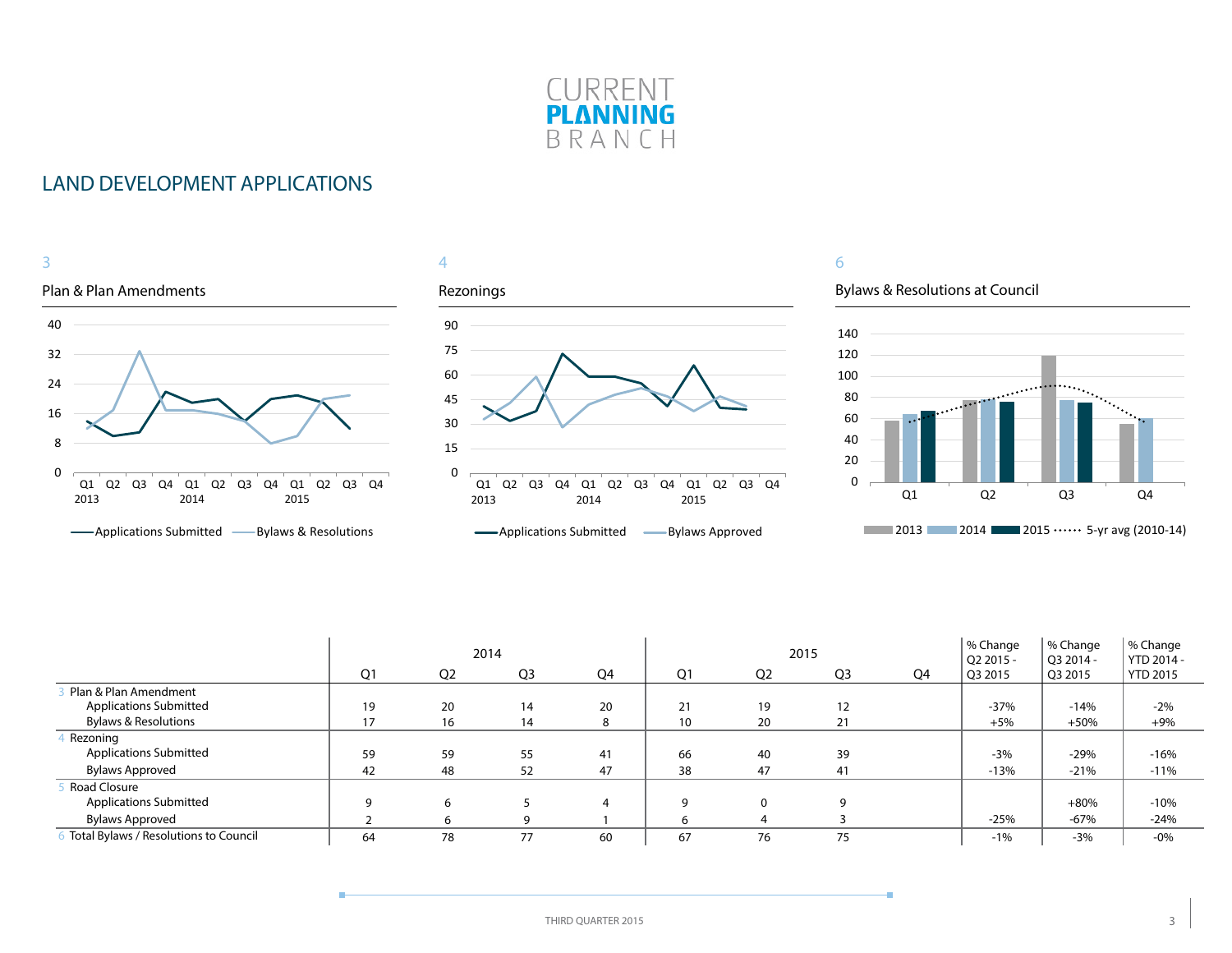

# <span id="page-3-0"></span>SERVICING AGREEMENTS

A Servicing Agreement is a legal contract between the developer or property owner and the City of Edmonton. It outlines the terms and conditions which must be met and agreed upon prior to development or servicing proceeding. The Servicing Agreement can be a requirement of a Subdivision or a Development Permit and often includes the review and approval of Engineering Drawings. The Engineering Drawings include the design and construction of municipal improvements such as water mains, storm and sanitary sewers, roads, sidewalks, curbs and gutters, power, street lighting, landscaping and various other items that are necessary to service land being developed or redeveloped.

With every Servicing Agreement application received, there are a number of residential, multi-family, commercial and industrial lots that are proposed to be serviced. The number of applications received is a good indicator of the amount of serviced lots that will be available for development in the near future. It is also an indicator of the peak application submission periods which affects the review and approval time for the Engineering Drawings.

# 1

#### Servicing Agreement Submissions



#### Single Family Lots Submissions



|                           |      | 2014           |     |      |      |                | 2015           |    | % Change<br>Q2 2015 - | % Change<br>Q3 2014 - | % Change<br>YTD 2014 - |
|---------------------------|------|----------------|-----|------|------|----------------|----------------|----|-----------------------|-----------------------|------------------------|
|                           | Q1   | Q <sub>2</sub> | Q3  | Q4   | Ο1   | Q <sub>2</sub> | Q <sub>3</sub> | Q4 | Q3 2015               | Q3 2015               | <b>YTD 2015</b>        |
| Servicing Agreement       |      |                |     |      |      |                |                |    |                       |                       |                        |
| <b>Projects Submitted</b> | 77   | 87             | 47  | 52   | 63   | 37             | 49             |    | $+32%$                | $+4%$                 | $-29%$                 |
| Single Family Lots        | 2955 | 2935           | 994 | 2302 | 2465 | 941            | 786            |    | $-16%$                | $-21%$                | $-39%$                 |
| Multiple Family Lots      | 15   | 16             | 46  | ر ا  | 80   |                | 157            |    | $+1644%$              | $+241%$               | $+219%$                |
| Commercial Lots           |      | 14             |     |      |      |                |                |    | 0%                    | $-71%$                | $-72%$                 |
| Industrial Lots           | 23   | 27             |     |      |      |                |                |    |                       | $+100%$               | $-65%$                 |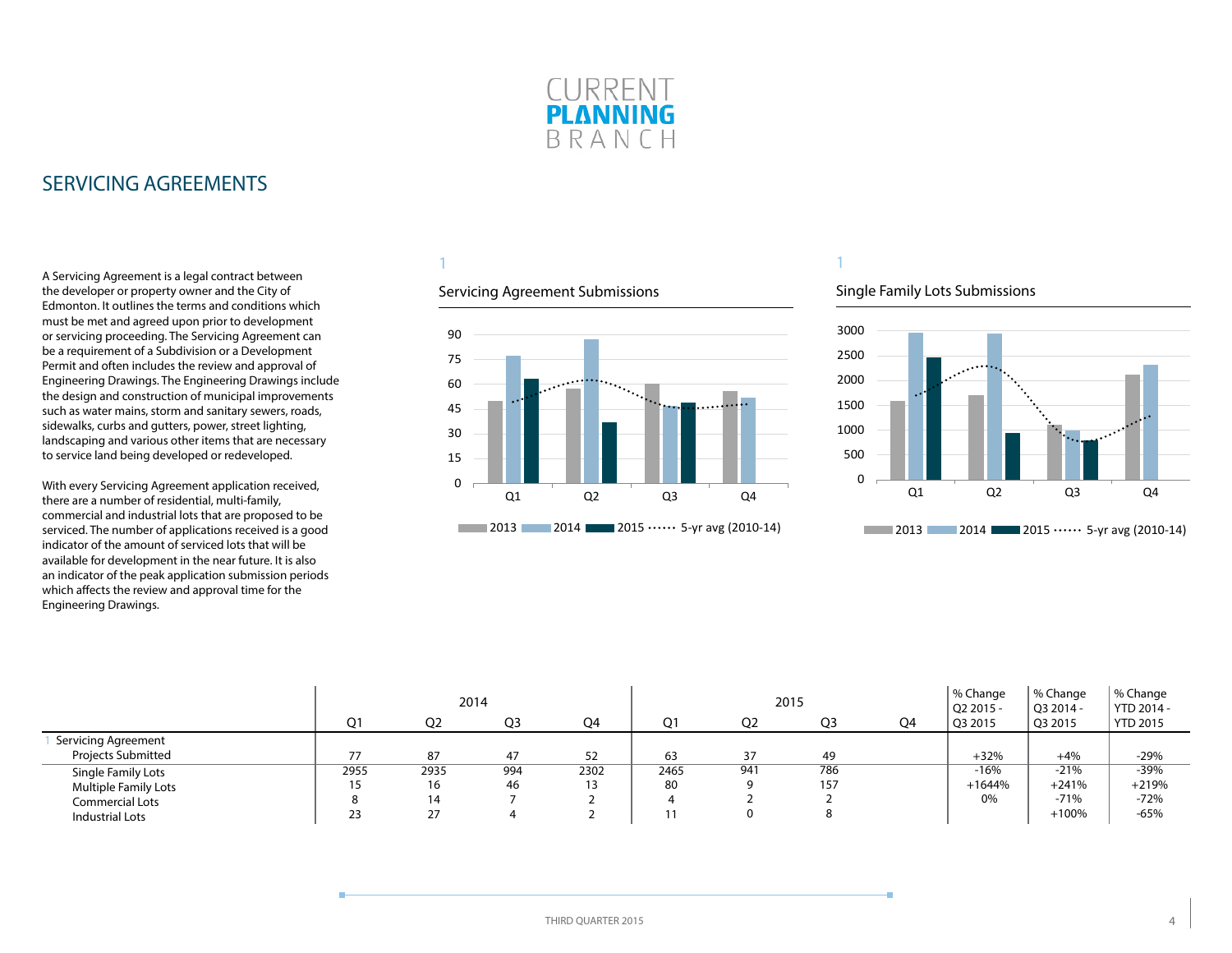

<span id="page-4-0"></span>A development permit is written approval from the City that the location, size, and use of a building complies with the Zoning Bylaw regulations. A development permit is required for new construction, some renovations, signs, new businesses, and changes to how a building is being used.

The amount of time that it takes to issue a development permit varies significantly, depending on the type of development permit and application complexity. Permits for minor changes can be issued in one day, while permits for new commercial buildings typically take several weeks to issue. Applications for development that is listed as a discretionary use in the Zoning Bylaw require notification to neighbouring property owners and typically take longer to complete. Other factors that influence timelines include whether circulation to other civic agencies is required and whether assessments are required. The single most common cause of delay in processing development permits is incomplete or insufficient information, which may result in multiple review iterations.

### 1

#### New Multi-Family Buildings



# New Multi-Family - Quarterly Submissions

1



|                                                            |                |                | 2014 |     |     |                | 2015 |    | % Change<br>Q2 2015 - | % Change<br>Q3 2014 - | % Change<br>YTD 2014 - |
|------------------------------------------------------------|----------------|----------------|------|-----|-----|----------------|------|----|-----------------------|-----------------------|------------------------|
|                                                            | Q <sub>1</sub> | Q <sub>2</sub> | Q3   | Q4  | Q1  | Q <sub>2</sub> | Q3   | Q4 | Q3 2015               | Q3 2015               | <b>YTD 2015</b>        |
| New Multi-Family Building DP                               |                |                |      |     |     |                |      |    |                       |                       |                        |
| <b>Applications Submitted</b>                              | 56             | 81             | 49   | 28  | 48  | 44             | 27   |    | $-39%$                | $-45%$                | $-36%$                 |
| Permits Issued                                             | 39             | 65             | 57   | 47  | 46  | 45             | 38   |    | $-16%$                | $-33%$                | $-20%$                 |
| Median Work Days to Issue                                  | 70             | 73             | 60   | 94  | 90  | 52             | 66   |    | $+27%$                | $+10%$                | $+2%$                  |
| Projects up to four dwellings*                             |                |                |      |     |     |                |      |    |                       |                       |                        |
| Permits Issued                                             | 22             | 32             | 41   | 17  | 18  | 22             | 17   |    | $-23%$                | $-59%$                | $-40%$                 |
| Median Work Days to Issue                                  | 62             | 46             | 51   | 89  | 22  | 19             | 31   |    | $+63%$                | $-39%$                | $-55%$                 |
| % Permits Issued within 55 business<br>days (target - 75%) | 38%            | 65%            | 54%  | 18% | 78% | 95%            | 71%  |    | $-24%$                | $+31%$                | $+55%$                 |

\*Excluding projects within mature neithbourhood overlay.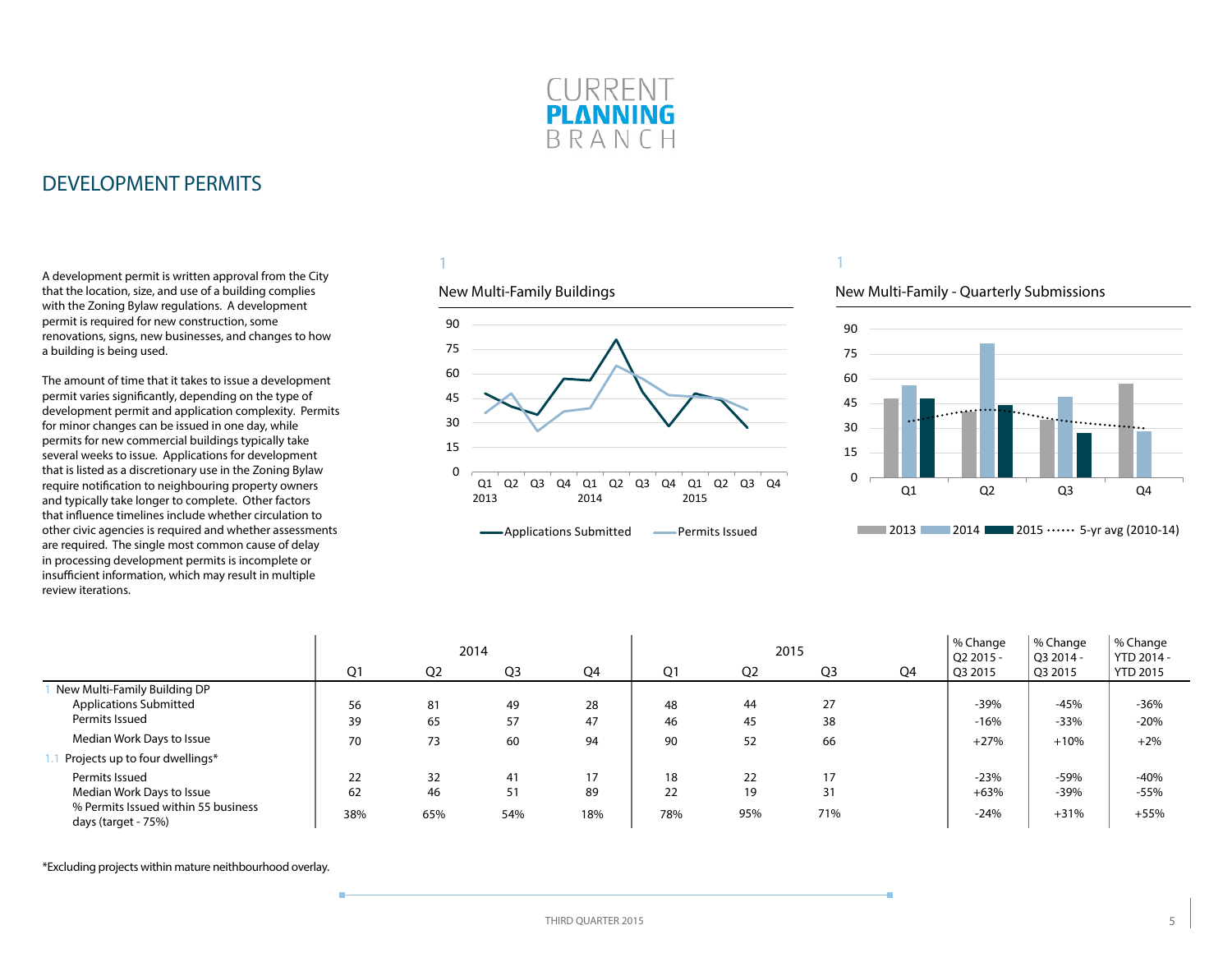



### 2

### New Duplex / SD - Quarterly Submissions



#### Other Residential<sup>1</sup> 0 300 600 900 1200 1500 1800 Q1 Q2 Q3 Q4 Q1 2013 2014 Q2 Q3 Q4 Q1 2015 Q2 Q3 Q4 **-**Applications Submitted **-** Permits Issued

|                                     |                |                | 2014           |     |     |                | 2015           |    | % Change<br>Q2 2015 - | % Change<br>O3 2014 - | % Change<br>YTD 2014 - |
|-------------------------------------|----------------|----------------|----------------|-----|-----|----------------|----------------|----|-----------------------|-----------------------|------------------------|
|                                     | O <sub>1</sub> | Q <sub>2</sub> | Q <sub>3</sub> | Q4  | Ο1  | Q <sub>2</sub> | O <sub>3</sub> | Q4 | Q3 2015               | O3 2015               | <b>YTD 2015</b>        |
| New Duplex / Semi-Detached House DP |                |                |                |     |     |                |                |    |                       |                       |                        |
| <b>Applications Submitted</b>       | 224            | 293            | 233            | 192 | 267 | 194            | 231            |    | $+19%$                | $-1%$                 | $-8%$                  |
| Permits Issued                      | 233            | 256            | 251            | 208 | 262 | 193            | 212            |    | $+10%$                | $-16%$                | $-10%$                 |
| Median Work Days to Issue           | 6              | h              |                |     |     | b              |                |    | $+17%$                | 0%                    | $+5%$                  |
| Other Residential DP <sup>1</sup>   |                |                |                |     |     |                |                |    |                       |                       |                        |
| <b>Applications Submitted</b>       | 794            | 1115           | 1098           | 905 | 864 | 1492           | 1314           |    | $-12%$                | $+20%$                | $+22%$                 |
| Permits Issued                      | 683            | 997            | 1013           | 925 | 781 | 1231           | 1229           |    | $-0\%$                | $+21%$                | $+20%$                 |
| Median Work Days to Issue           |                |                |                |     |     | 6              |                |    | $+17%$                | $+600%$               | $+367%$                |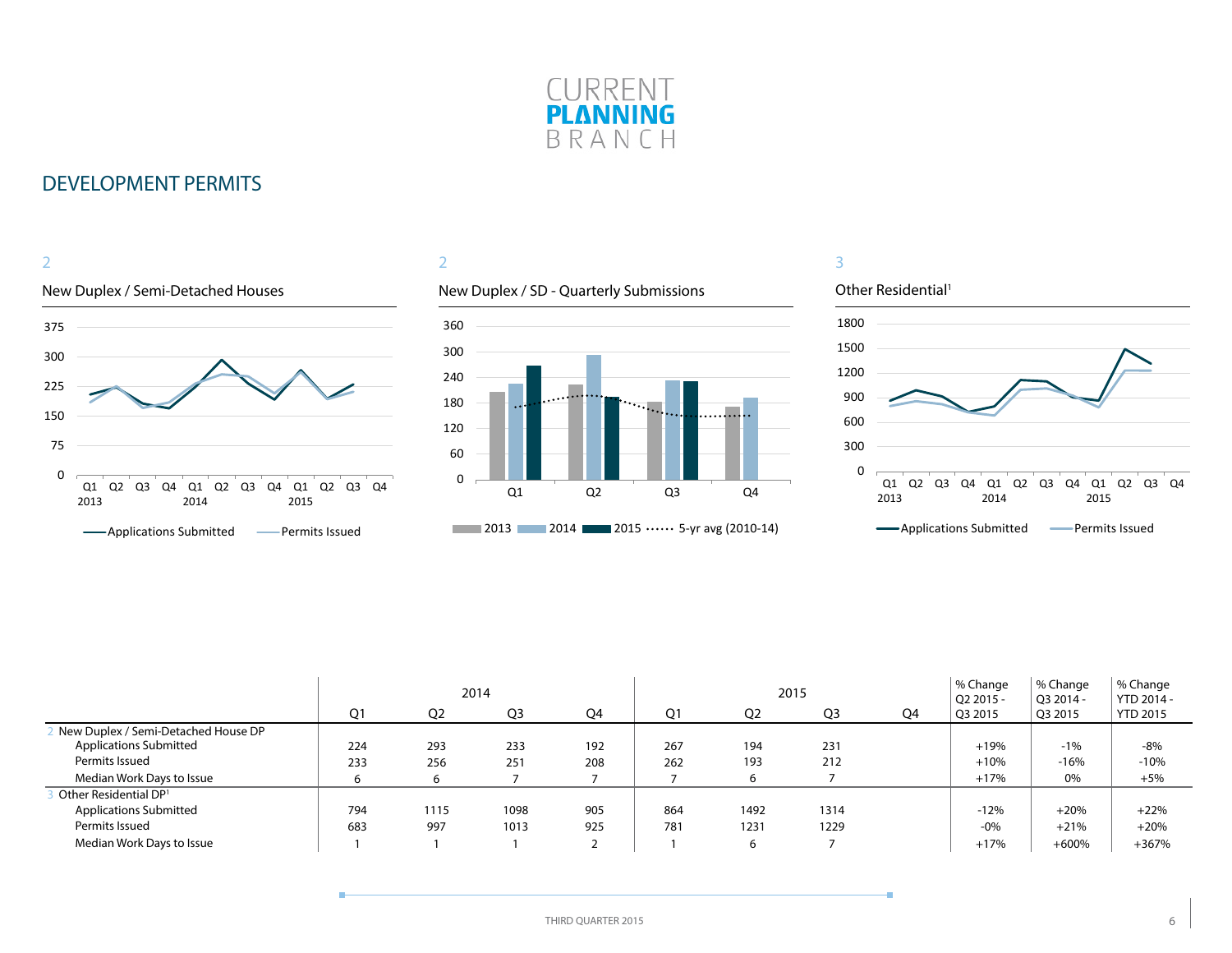

In Q1 2014, the Current Planning Branch made process changes for Semi-Detached house development permits. If Class A applications are complete and are not contained within a mature neighbourhood overlay, the target is to issue permits within 6 business days. Permits take longer to issue if they are for discretionary development (Class B) or are contained within a mature neighbourhood overlay (Complex). In addition, permits may take longer to issue if the initial application is incomplete or put on hold by the applicant, or application changes are required to adhere to bylaw requirements.

Performance Targets for semi-detached house development permits:

Class A - 75% permits issued within 6 business days; Class B - 75% permits issued within 15 business days; Complex - 75% permits issued within 55 business days.

The actual results include times for complete and incomplete applications.

### 2

Semi-Detached House - Permits Issued by Level of Complexity, YTD 2015



### 2

Semi-Detached House - Permits Issued within Target Time, YTD 2015



|                                                                          |     |                | 2014           |     |     |                | 2015           |    | % Change<br>Q2 2015 - | % Change<br>Q3 2014 - | % Change<br>YTD 2014 - |
|--------------------------------------------------------------------------|-----|----------------|----------------|-----|-----|----------------|----------------|----|-----------------------|-----------------------|------------------------|
|                                                                          | Q1  | Q <sub>2</sub> | Q <sub>3</sub> | Q4  | Q1  | Q <sub>2</sub> | Q <sub>3</sub> | Q4 | Q3 2015               | Q3 2015               | <b>YTD 2015</b>        |
| Semi-Detached House - Class A                                            |     |                |                |     |     |                |                |    |                       |                       |                        |
| Permits Issued                                                           | 172 | 192            | 191            | 158 | 222 | 176            | 177            |    | $+1%$                 | $-7%$                 | $+4%$                  |
| Median Work Days to Issue                                                | 6   | 6              | 6              | 6   | 6   | 6              |                |    | $+17%$                | $+17%$                | $+6%$                  |
| % Permits Issued within 6 bus. days<br>(not including day of submission) | 46% | 41%            | 57%            | 51% | 54% | 55%            | 47%            |    | $-16%$                | $-18%$                | $+4%$                  |
| Semi-Detached House - Class B                                            |     |                |                |     |     |                |                |    |                       |                       |                        |
| Permits Issued                                                           | 25  | 31             | 17             | 14  | 10  | 29             | 8              |    | $-72%$                | $-53%$                | $-36%$                 |
| Median Work Days to Issue                                                |     | 6              |                | 26  | 14  | 12             |                |    | $-42%$                | 0%                    | $+65%$                 |
| % Permits Issued within 15 bus. days                                     | 78% | 82%            | 88%            | 29% | 60% | 56%            | 88%            |    | $+60%$                | $-0\%$                | $-22%$                 |
| Semi-Detached House - Complex                                            |     |                |                |     |     |                |                |    |                       |                       |                        |
| Permits Issued                                                           | 34  | 33             | 42             | 35  | 30  | 25             | 25             |    | 0%                    | $-40%$                | $-27%$                 |
| Median Work Days to Issue                                                | 24  | 26             | 42             | 31  | 20  | 27             | 47             |    | $+74%$                | $+12%$                | $+3%$                  |
| % Permits Issued within 55 bus. days                                     | 68% | 97%            | 74%            | 80% | 87% | 84%            | 64%            |    | $-20%$                | $-13%$                | $-1%$                  |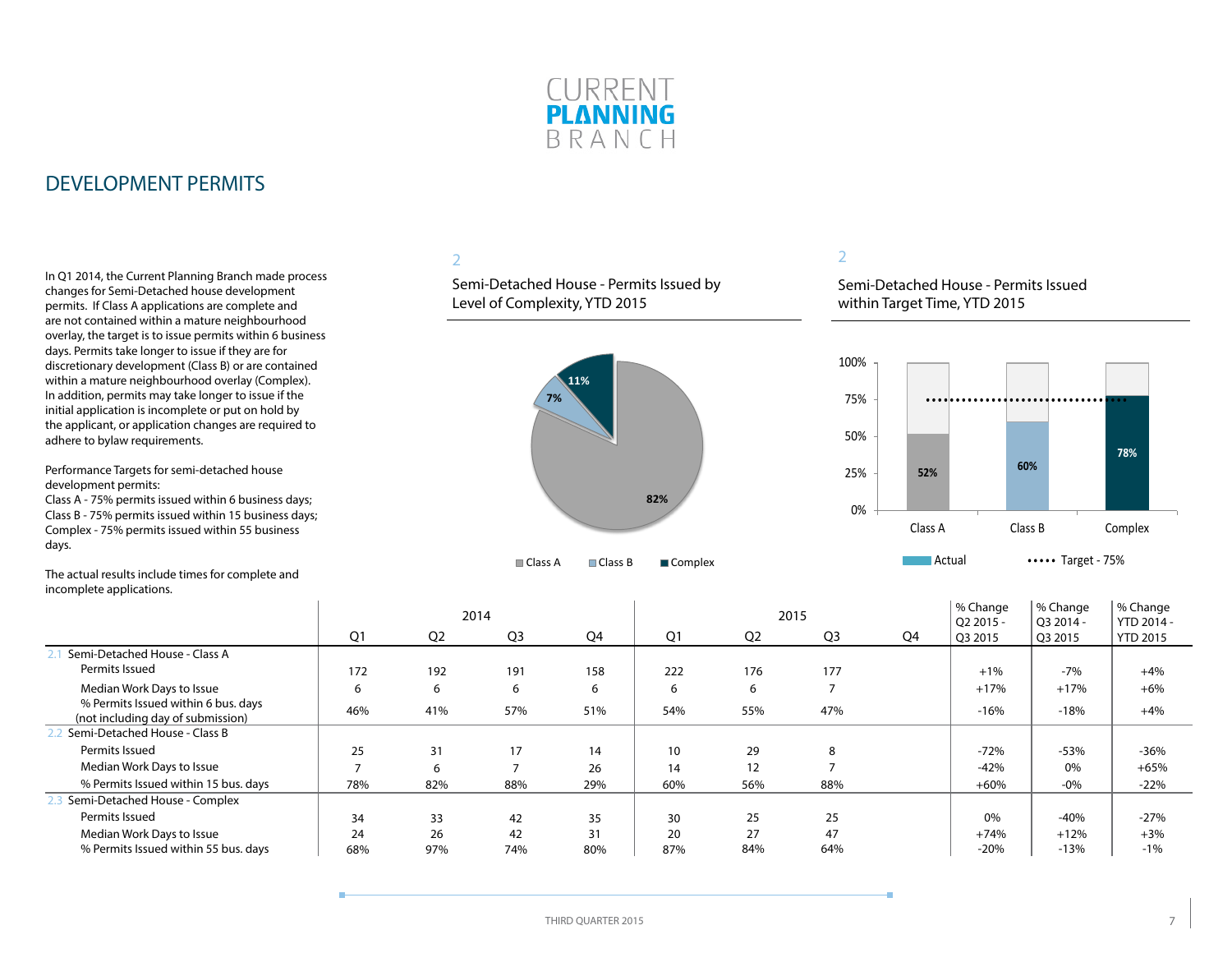

### 4

### New Non-Residential Buildings



### 4

### New Non-Residential - Quarterly Submissions



|                                 |       |     | 2014 |     |     | 2015           |     |                | % Change<br>Q2 2015 | % Change<br>Q3 2014 - | % Change<br>YTD 2014 - |
|---------------------------------|-------|-----|------|-----|-----|----------------|-----|----------------|---------------------|-----------------------|------------------------|
|                                 | $O^*$ | O2  | O3   | O4  | N 1 | O <sub>2</sub> | OЗ  | O <sub>4</sub> | Q3 2015             | Q3 2015               | YTD 2015               |
| New Non-Residential Building DP |       |     |      |     |     |                |     |                |                     |                       |                        |
| <b>Applications Submitted</b>   | 109   | 122 | 127  | 99  | 80  | 117            | 106 |                | $-9%$               | $-17%$                | $-15%$                 |
| Permits Issued                  |       | 103 | 123  | 110 | 107 | 82             | 116 |                | $+41%$              | -6%                   | $+3%$                  |
| Median Work Days to Issue       | 54    | 60  | ر ر  | 58  |     | 39             | 43  |                | $+10%$              | $-19%$                | $-14%$                 |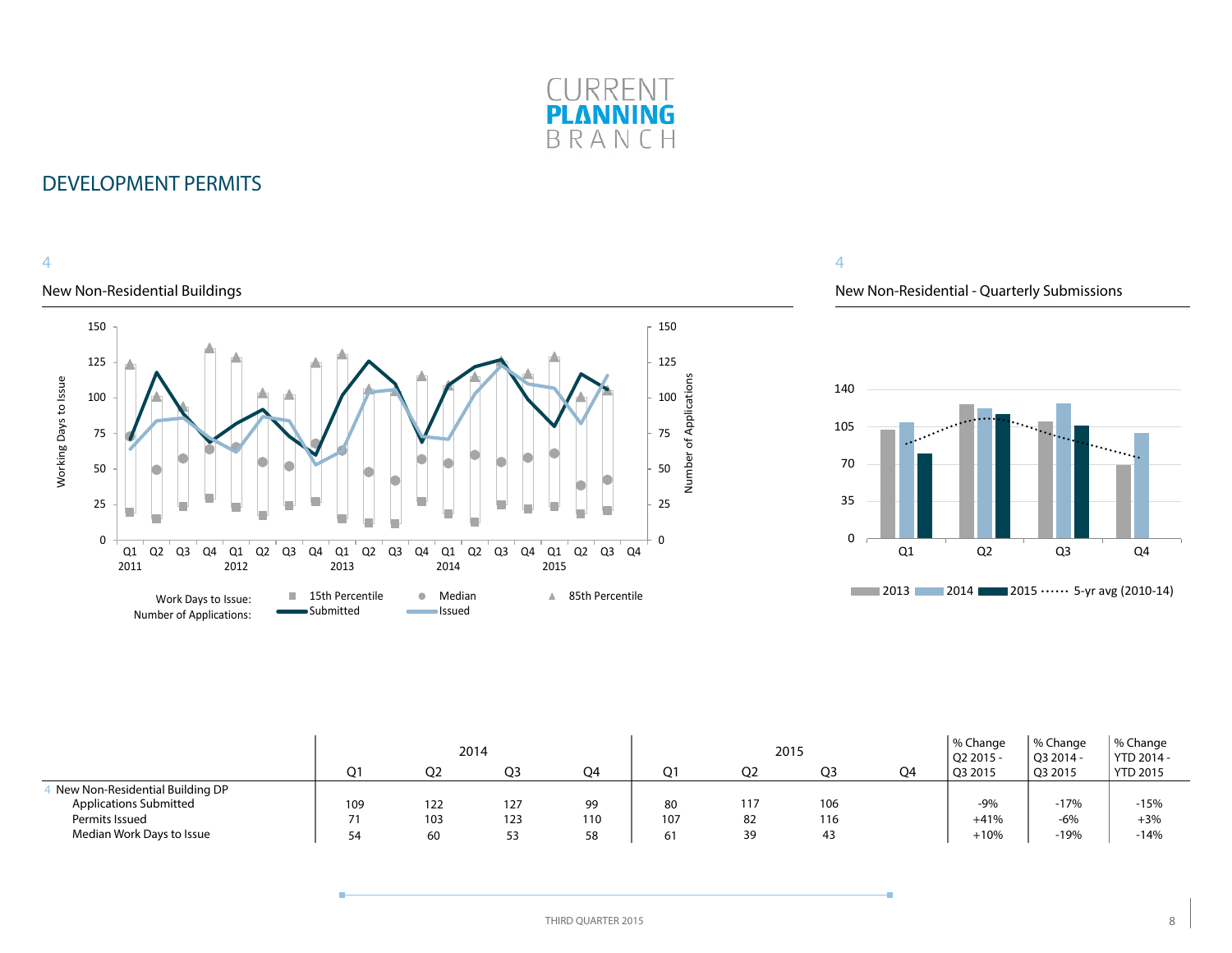



|                                       |     |                | 2014           |                   |     | 2015           |                |    | % Change<br>Q2 2015 - | % Change<br>O3 2014 - | % Change<br>YTD 2014 - |
|---------------------------------------|-----|----------------|----------------|-------------------|-----|----------------|----------------|----|-----------------------|-----------------------|------------------------|
|                                       | Q1  | Q <sub>2</sub> | Q <sub>3</sub> | Q4                | Q1  | Q <sub>2</sub> | Q <sub>3</sub> | Q4 | Q3 2015               | Q3 2015               | <b>YTD 2015</b>        |
| Other Non-Residential DP <sup>2</sup> |     |                |                |                   |     |                |                |    |                       |                       |                        |
| <b>Applications Submitted</b>         | 344 | 330            | 332            | 326               | 388 | 428            | 338            |    | $+10%$                | $+13%$                | $+21%$                 |
| Permits Issued                        | 307 | 303            | 338            | 277               | 341 | 338            | 339            |    | $-1%$                 | $+12%$                | $+11%$                 |
| Home Occupation DP                    |     |                |                |                   |     |                |                |    |                       |                       |                        |
| <b>Applications Submitted</b>         | 787 | 765            | 767            | 706               | 814 | 839            | 856            |    | $+3%$                 | $+10%$                | $+7%$                  |
| Permits Issued                        | 682 | 678            | 647            | 612               | 667 | 748            | 740            |    | $+12%$                | $+10%$                | $+4%$                  |
| Median Work Days to Issue             |     |                |                |                   |     |                |                |    | 0%                    | 0%                    | 0%                     |
| Temporary Sign DP                     |     |                |                |                   |     |                |                |    |                       |                       |                        |
| <b>Applications Submitted</b>         | 658 | 682            | 524            | 572               | 710 | 780            | 600            |    | $+10%$                | $+14%$                | $+11%$                 |
| Permits Issued                        | 646 | 623            | 505            | 474               | 642 | 723            | 605            |    | $+13%$                | $+16%$                | $+8%$                  |
| Median Work Days to Issue             | 4   | 4              | 3              | $\mathbf{\hat{}}$ | 3   | -              | 8              |    | $+133%$               | $+75%$                | $+25%$                 |

÷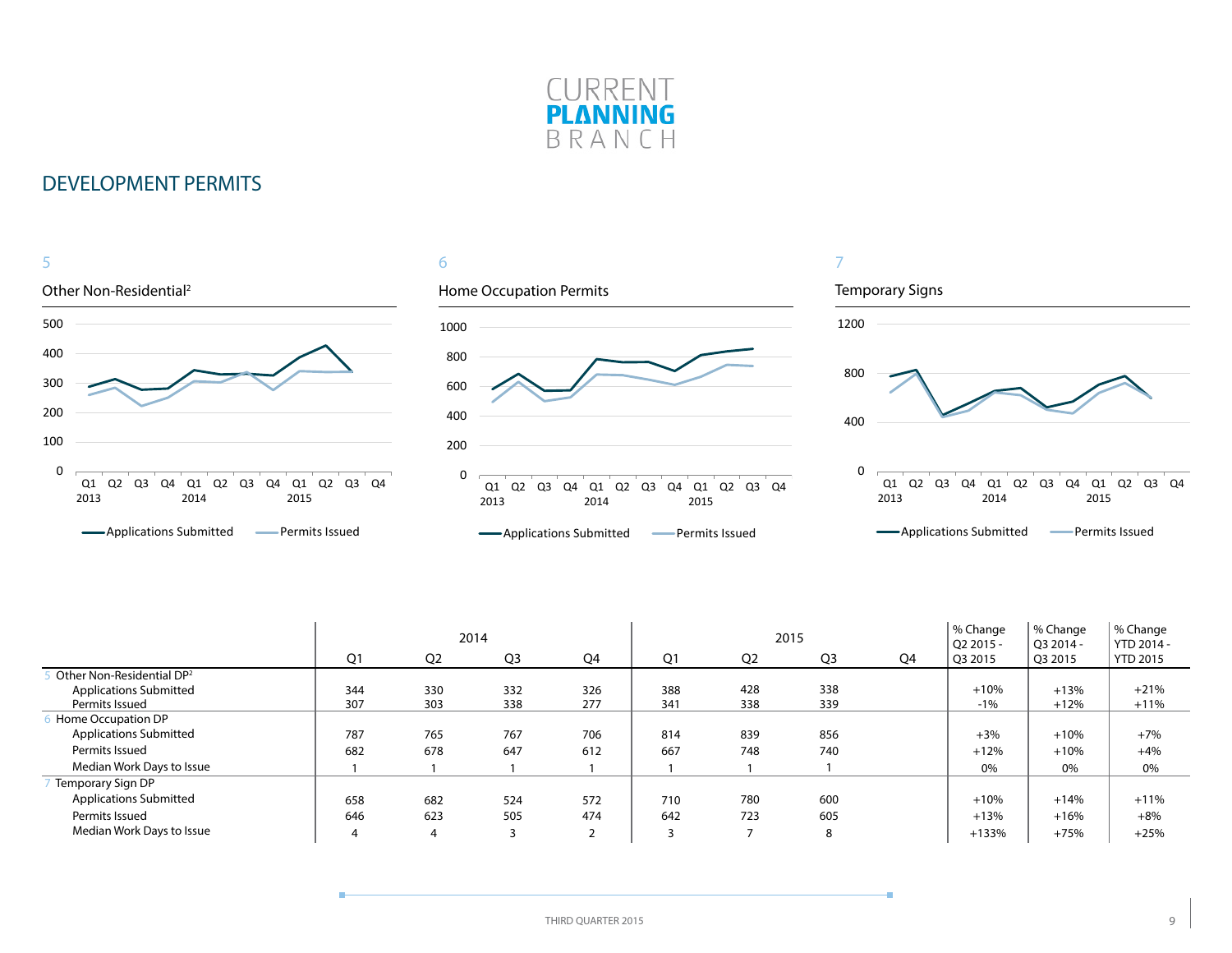

# <span id="page-9-0"></span>COMBINATION PERMITS

A combination permit is used for select applications that require multiple permits. An applicant can make a single application that includes all of the required development and safety code permits. Combination permits are used for accessory structures, uncovered decks, signs (if a building permit is required), and single detached houses.

A combination permit is considered issued after all of the required permits are issued. After a permit is issued and construction is complete, at least one safety code inspection will be completed.

Simple residential combo permits can be issued in one day at the Current Planning Service Centre. Permits take longer to issue if they are for discretionary development, require a variance, are contained within a neighbourhood overlay, or the initial application is incomplete.

In 2012, the Current Planning Branch launched Expedited Development Review for qualified house combo permits. If an application qualifies for expedited review, the development permit can be issued within one business day.

1

### Minor Residential Combo Permits



**-**Applications Submitted **-** Permits Issued



|                                |     |                | 2014           |     |     |                | 2015           |    | % Change<br>Q2 2015 - | % Change<br>Q3 2014 - | % Change<br>YTD 2014 - |
|--------------------------------|-----|----------------|----------------|-----|-----|----------------|----------------|----|-----------------------|-----------------------|------------------------|
|                                | Q1  | Q <sub>2</sub> | Q <sub>3</sub> | Q4  | Ο1  | Q <sub>2</sub> | Q <sub>3</sub> | Q4 | Q3 2015               | Q3 2015               | <b>YTD 2015</b>        |
| Minor Residential Combo Permit |     |                |                |     |     |                |                |    |                       |                       |                        |
| <b>Applications Submitted</b>  | 529 | 1276           | 1225           | 627 | 556 | 1246           | 1297           |    | $+4%$                 | $+6%$                 | $+2%$                  |
| Permits Issued                 | 472 | 1090           | 1259           | 725 | 472 | 1108           | 1203           |    | $+9%$                 | $-4%$                 | $-1%$                  |
| Median Work Days to Issue      | 20  |                |                | 18  | 16  |                | 12             |    | $+71%$                | $+9%$                 | $-9%$                  |
| Sign Combo Permit              |     |                |                |     |     |                |                |    |                       |                       |                        |
| <b>Applications Submitted</b>  | 204 | 184            | 201            | 227 | 170 | 201            | 201            |    | 0%                    | 0%                    | $-3%$                  |
| Permits Issued                 | 147 | 195            | 187            | 180 | 157 | 157            | 175            |    | $+11%$                | $-6%$                 | $-8%$                  |
| Median Work Days to Issue      | 43  | 24             | 21             | 22  | 23  | 24             | 24             |    | 0%                    | $+14%$                | $-19%$                 |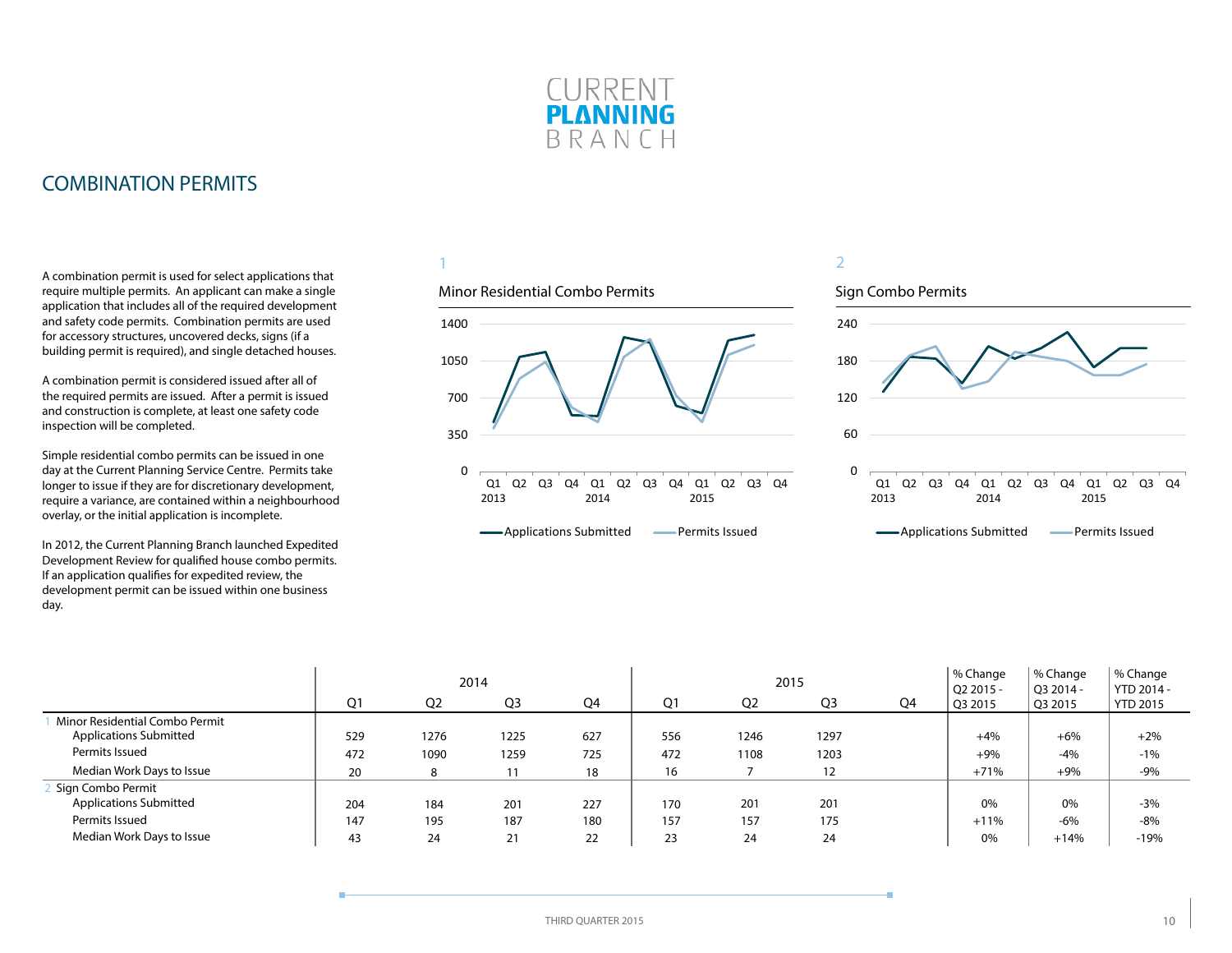

# COMBINATION PERMITS

#### 3 3 House Combo Permits House Combo - Quarterly Submissions 75 1500 1500 60 1200 Number of Applications Working Days to Issue Number of Applications Working Days to Issue 1200 <u>mand</u> ... 900 45 900 600 30 600 300 15 300 0 0 0 Q2 Q3 Q4 Q1 Q2 Q3 Q4 Q1 Q2 Q3 Q4 Q1 Q2 Q3 Q4 Q1 Q2 Q3 Q4 Q1 Q1 Q2 Q3 Q4 2011 2012 2013 2014 2015 Work Days to Issue: **15th Percentile 15th Percentile** Median **15th Percentile 2013 2014 2015 ••••••** 5-yr avg (2010-14) Number of Applications:Submitted **Issued**

|                                                      |                |                | 2014           |            |            |                | 2015           |    | % Change<br>$\sqrt{Q}$ 2015 - | % Change<br>O3 2014 - | % Change<br>YTD 2014 - |
|------------------------------------------------------|----------------|----------------|----------------|------------|------------|----------------|----------------|----|-------------------------------|-----------------------|------------------------|
|                                                      | O <sub>1</sub> | O <sub>2</sub> | Q <sub>3</sub> | Q4         | Ο1         | Q <sub>2</sub> | Q <sub>3</sub> | Q4 | Q3 2015                       | Q3 2015               | <b>YTD 2015</b>        |
| House Combo Permits<br><b>Applications Submitted</b> | 1077           | 1399           | 1347           | 1164       | 1074       | 1084           | 1041           |    | -4%                           | $-23%$                | $-16%$                 |
| Permits Issued<br>Median Work Days to Issue          | 1074<br>23     | 1209<br>19     | 1366<br>18     | 1181<br>19 | 1144<br>19 | 1074<br>19     | 982<br>21      |    | $-9%$<br>$+11%$               | $-28%$<br>17%         | $-12%$<br>$-2%$        |
| <b>Expedited Permits</b>                             |                |                |                |            |            |                |                |    |                               |                       |                        |
| Permits Issued - % of Total                          | 32%            | 35%            | 32%            | 29%        | 27%        | 23%            | 22%            |    | -4%                           | $-31%$                | $-27%$                 |

#### THIRD QUARTER 2015 2015 2016 2017 2022 2023 2024 2022 2022 2023 2024 2022 2023 2024 2022 2023 2024 2022 2023 2022 2023 2024 2022 2023 2022 2023 2022 2023 2022 2023 2022 2023 2022 2023 2022 2023 2022 2023 2022 2023 2022 202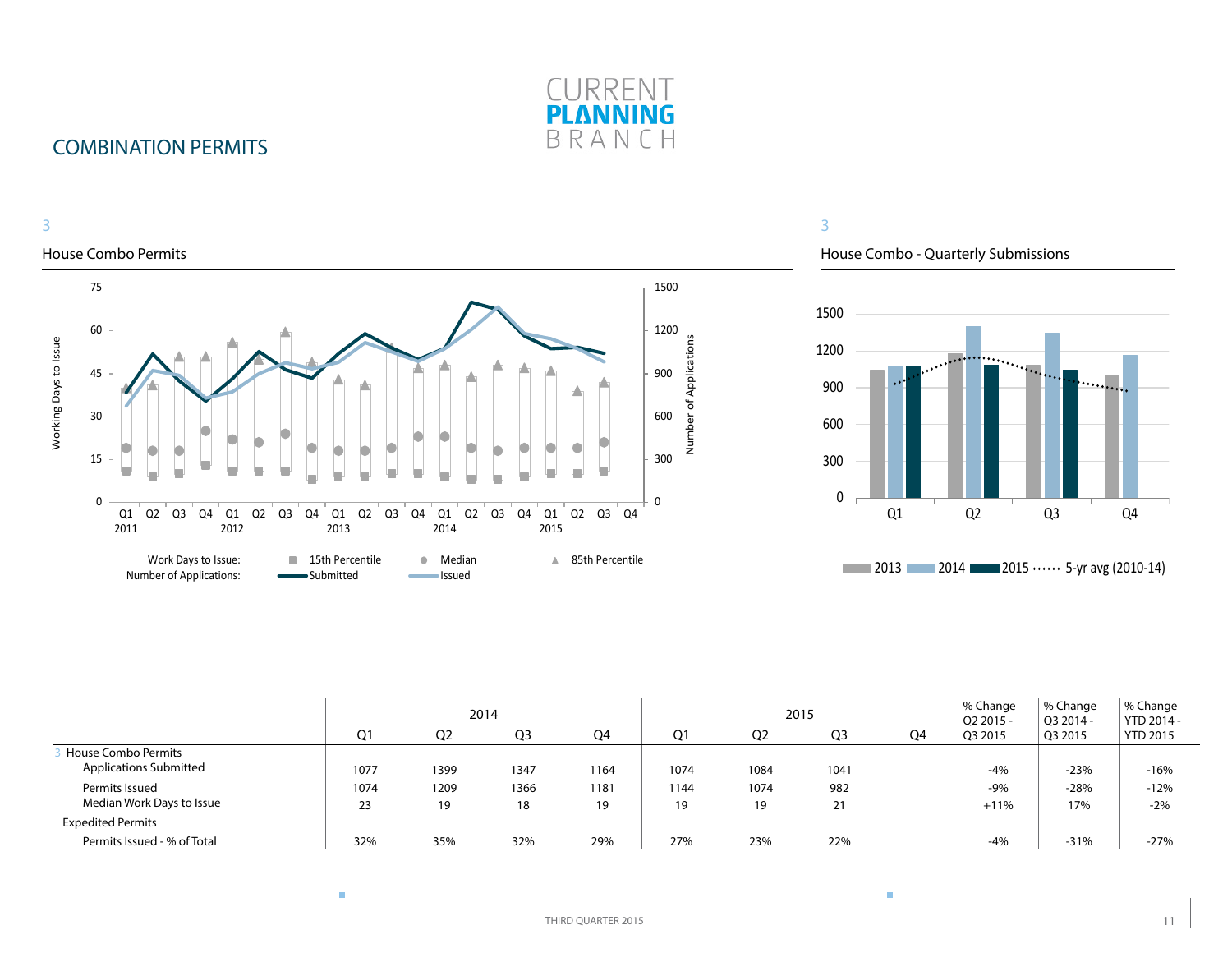

# COMBINATION PERMITS

If a house combo application qualifies for an expedited review, the development permit can be issued within one day, and the complete combo permit (development and building) can be issued within 10 business days. Permits take longer to issue if they are for discretionary development (Class B, non-expedited) or are contained within mature neighbourhood overlay (Complex). In addition, permits may take longer to issue if the initial application is incomplete or put on hold by the applicant, or application changes are required to adhere to bylaw requirements.

Performance Targets:

Expedited - 75% issued within 10 business days; Non-Expedited - 75% issued within 30 business days; Complex - 75% issued within 85 business days.

Actual results include times for complete and incomplete applications.

### 3

House Combo - Permits Issued by Level of Complexity, YTD 2015



#### 3

House Combo - Permits Issued within Target Time, YTD 2015



|                                      |                 |                | 2014           |     |     |                | 2015 |    | % Change<br>$O22015 -$ | % Change<br>O3 2014 - | % Change<br>YTD 2014 - |
|--------------------------------------|-----------------|----------------|----------------|-----|-----|----------------|------|----|------------------------|-----------------------|------------------------|
|                                      | Q <sub>1</sub>  | Q <sub>2</sub> | Q <sub>3</sub> | Q4  | Q1  | Q <sub>2</sub> | Q3   | Q4 | Q3 2015                | Q3 2015               | <b>YTD 2015</b>        |
| House Combo - Expedited              |                 |                |                |     |     |                |      |    |                        |                       |                        |
| Permits Issued                       | 339             | 424            | 438            | 346 | 307 | 250            | 213  |    | $-15%$                 | $-51%$                | $-36%$                 |
| Median Work Days to Issue            | 10 <sup>°</sup> | 9              | 9              | 9   | 10  | 9              | 10   |    | $+11%$                 | $+11%$                | $+4%$                  |
| % Permits Issued within 10 bus. days | 51%             | 67%            | 68%            | 62% | 53% | 74%            | 56%  |    | $-24%$                 | $-18%$                | $-2%$                  |
| House Combo - Non-Expedited          |                 |                |                |     |     |                |      |    |                        |                       |                        |
| Permits Issued                       | 687             | 727            | 842            | 752 | 777 | 752            | 693  |    | $-8%$                  | $-18%$                | $-2%$                  |
| Median Work Days to Issue            | 28              | 25             | 24             | 23  | 23  | 20             | 23   |    | $+15%$                 | $-4%$                 | $-14%$                 |
| % Permits Issued within 30 bus. days | 57%             | 65%            | 63%            | 65% | 68% | 79%            | 78%  |    | $-1%$                  | $+24%$                | $+13%$                 |
| House Combo - Complex                |                 |                |                |     |     |                |      |    |                        |                       |                        |
| Permits Issued                       | 49              | 58             | 86             | 83  | 60  | 69             | 76   |    | $+10%$                 | $-12%$                | $+6%$                  |
| Median Work Days to Issue            | 74              | 72             | 66             | 59  | 70  | 58             | 69   |    | $+19%$                 | $+5%$                 | $-7%$                  |
| % Permits Issued within 85 bus. days | 56%             | 63%            | 73%            | 73% | 63% | 61%            | 70%  |    | $+15%$                 | $-4%$                 | $-1%$                  |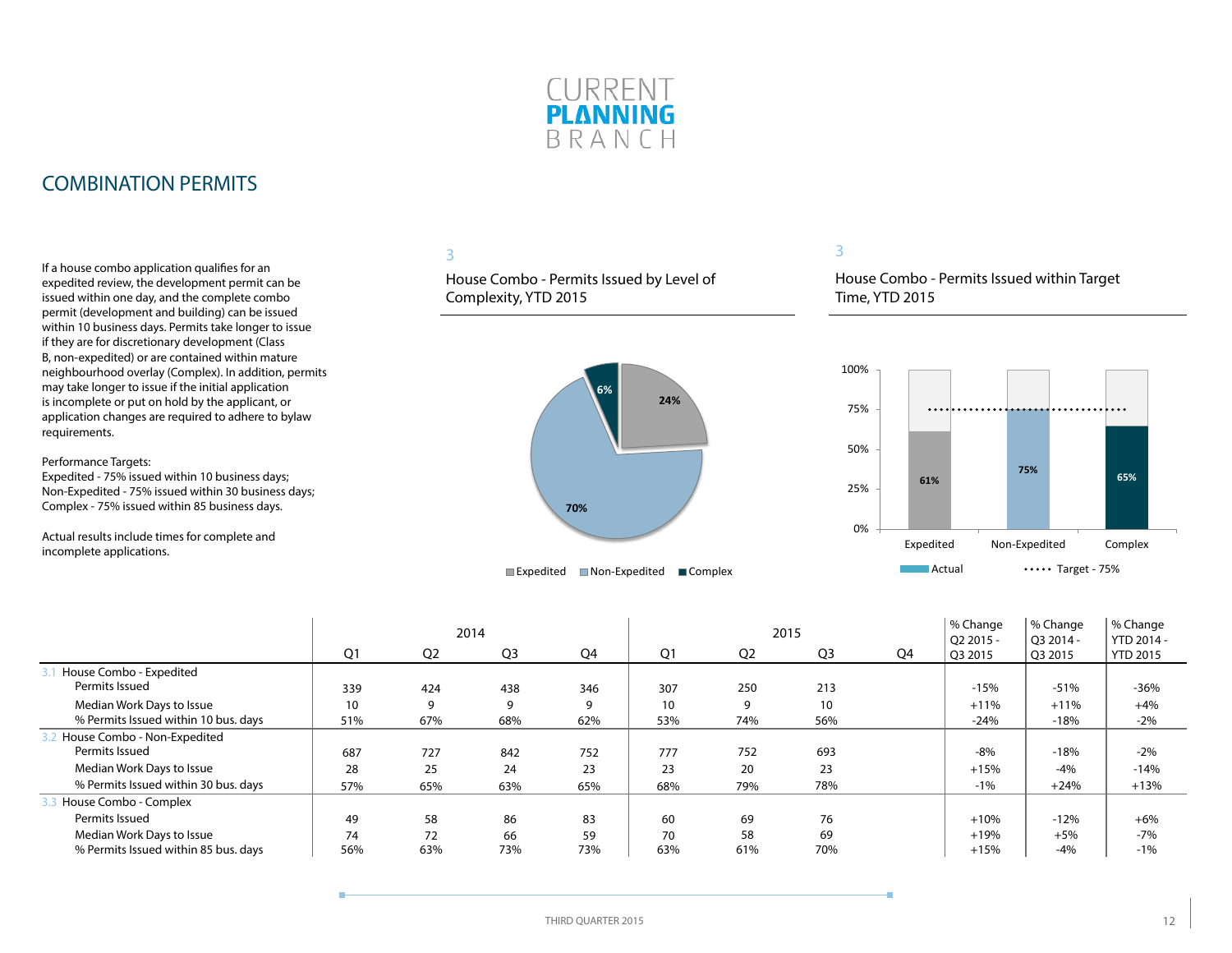

<span id="page-12-0"></span>Safety code permits ensure that any new construction or alterations comply with the Alberta Safety Codes Act. Safety code permits include building, HVAC (heating, ventilation, and air-conditioning), plumbing, gas, and electrical permits. Each permit requires at least one inspection after the work has been completed. Permits for new buildings typically require multiple inspections throughout the construction process.

Current Planning Branch employees complete over 20,000 safety code inspections each quarter. This does not include electrical inspections, which are completed by an external contractor.

Building permit volumes provide an indication of overall economic activity within the City of Edmonton. Detailed information on building permits and the construction value of these permits can be found in the [Monthly](http://www.edmonton.ca/buildingpermitreport)  [Building Permit report](http://www.edmonton.ca/buildingpermitreport).

# 1

# Safety Code Inspections Completed



#### Inspections Completed - Quarterly Volume



|                                    | 2014  |       |       |       | 2015  |       |       |    | % Change<br>O <sub>2</sub> 2015 | % Change<br>O3 2014 - | % Change<br>YTD 2014 - |
|------------------------------------|-------|-------|-------|-------|-------|-------|-------|----|---------------------------------|-----------------------|------------------------|
|                                    | O1    | O2    | O3    | O4    | O1    | Q2    | O3    | O4 | Q3 2015                         | Q3 2015               | <b>YTD 2015</b>        |
| Safety Code Inspections Completed  |       |       |       |       |       |       |       |    |                                 |                       |                        |
| <b>Building Inspections</b>        | 10385 | 12330 | 13302 | 12760 | 12366 | 14235 | 13159 |    | $-8%$                           | $-1%$                 | $+10%$                 |
| <b>HVAC Inspections</b>            | 5425  | 5392  | 4893  | 4477  | 6708  | 7951  | 7420  |    | $-7%$                           | $+52%$                | $+41%$                 |
| Plumbing & Gas Inspections         | 8536  | 10490 | 11648 | 10437 | 11925 | 12926 | 12366 |    | $-4%$                           | $+6%$                 | $+21%$                 |
| <b>Total Inspections Completed</b> | 24346 | 28212 | 29843 | 27674 | 30999 | 35112 | 32945 |    | $-6%$                           | $+10%$                | $+20%$                 |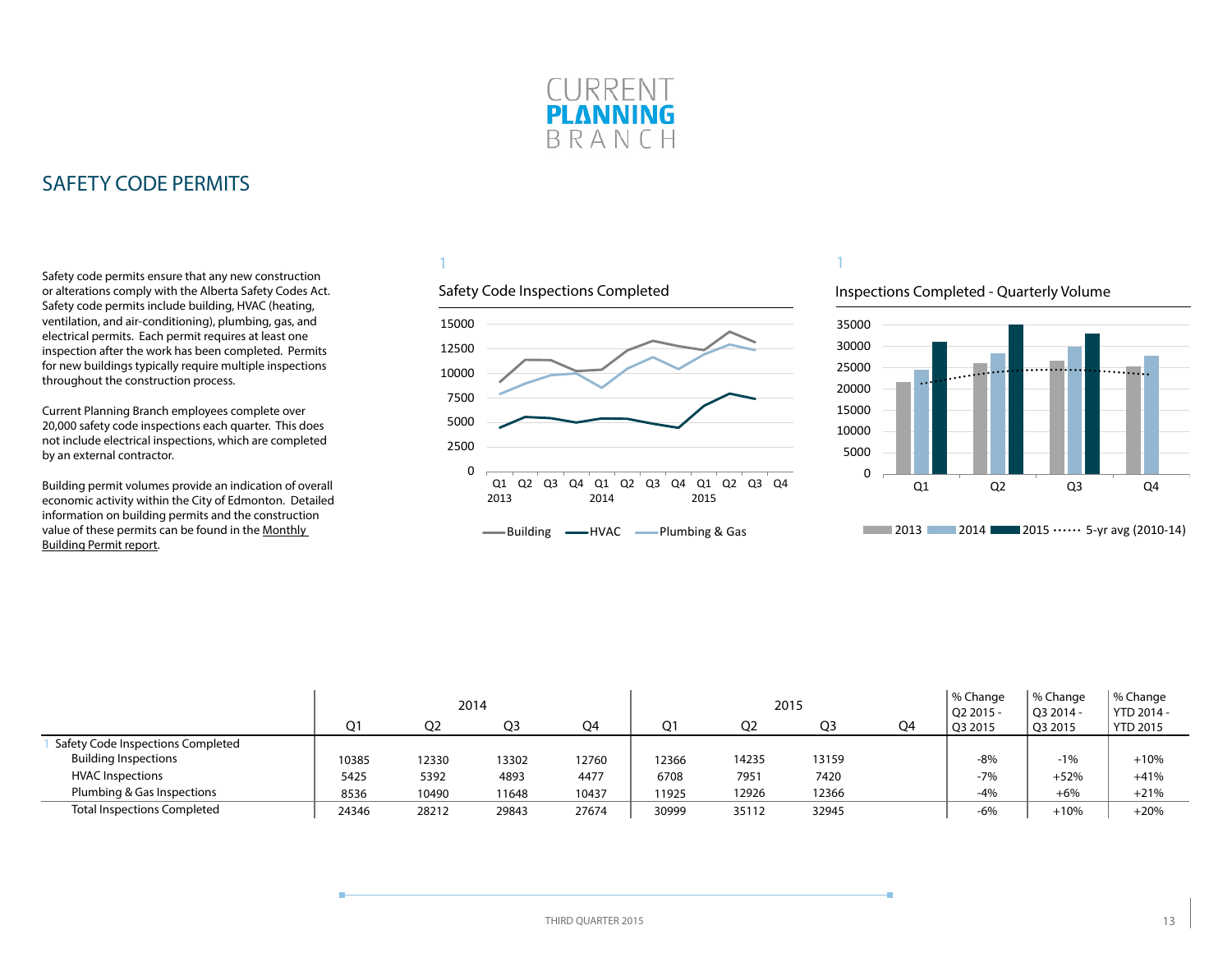



# 2



### **2013** 2014 2015  $\cdots$  5-yr avg (2010-14)



|                                                      |                |                | 2014           |      |                | 2015           |                | % Change<br>Q2 2015 - | % Change<br>Q3 2014 - | % Change<br>YTD 2014 - |                 |
|------------------------------------------------------|----------------|----------------|----------------|------|----------------|----------------|----------------|-----------------------|-----------------------|------------------------|-----------------|
|                                                      | Q1             | Q <sub>2</sub> | Q <sub>3</sub> | Q4   | Q <sub>1</sub> | Q <sub>2</sub> | Q <sub>3</sub> | Q4                    | Q3 2015               | Q3 2015                | <b>YTD 2015</b> |
| Rowhousing & Semi-Detached BP                        |                |                |                |      |                |                |                |                       |                       |                        |                 |
| <b>Applications Submitted</b>                        | 300            | 433            | 336            | 327  | 318            | 269            | 520            |                       | 93%                   | 55%                    | 4%              |
| Permits Issued                                       | 316            | 354            | 363            | 266  | 308            | 299            | 298            |                       | 0%                    | $-18%$                 | $-12%$          |
| Median Work Days to Issue                            | 29             | 18             | 23             | 19   | 22             | 18             | 19             |                       | 6%                    | $-17%$                 | $-16%$          |
| Projects up to two dwellings units                   |                |                |                |      |                |                |                |                       |                       |                        |                 |
| Permits Issued                                       | 226            | 283            | 279            | 232  | 262            | 221            | 203            |                       | $-8%$                 | $-27%$                 | $-13%$          |
| % Permits Issued within 25 business                  | 59%            | 68%            | 59%            | 68%  | 76%            | 71%            | 74%            |                       | 4%                    | 25%                    | 12%             |
| days (target $= 75\%$ )                              |                |                |                |      |                |                |                |                       |                       |                        |                 |
| Minor Residential Building Permit <sup>1</sup>       |                |                |                |      |                |                |                |                       |                       |                        |                 |
| <b>Applications Submitted</b>                        | 981            | 1393           | 1131           | 1002 | 1027           | 1371           | 1423           |                       | 4%                    | 26%                    | 9%              |
| Permits Issued                                       | 816            | 1155           | 1244           | 1138 | 928            | 1226           | 1185           |                       | $-3%$                 | $-5%$                  | 4%              |
| Median Work Days to Issue                            | $\overline{2}$ | 8              | 14             | 17   | 8              | 11             | 13             |                       | 18%                   | $-7%$                  | 33%             |
| <b>Interior Alterations</b>                          |                |                |                |      |                |                |                |                       |                       |                        |                 |
| Permits Issued                                       | 421            | 470            | 427            | 481  | 451            | 453            | 529            |                       | 17%                   | 24%                    | 9%              |
| % Permits Issued within 24 hours<br>$(target = 95%)$ | 79%            | 72%            | 69%            | 69%  | 76%            | 69%            | 69%            |                       | 0%                    | 0%                     | $-3%$           |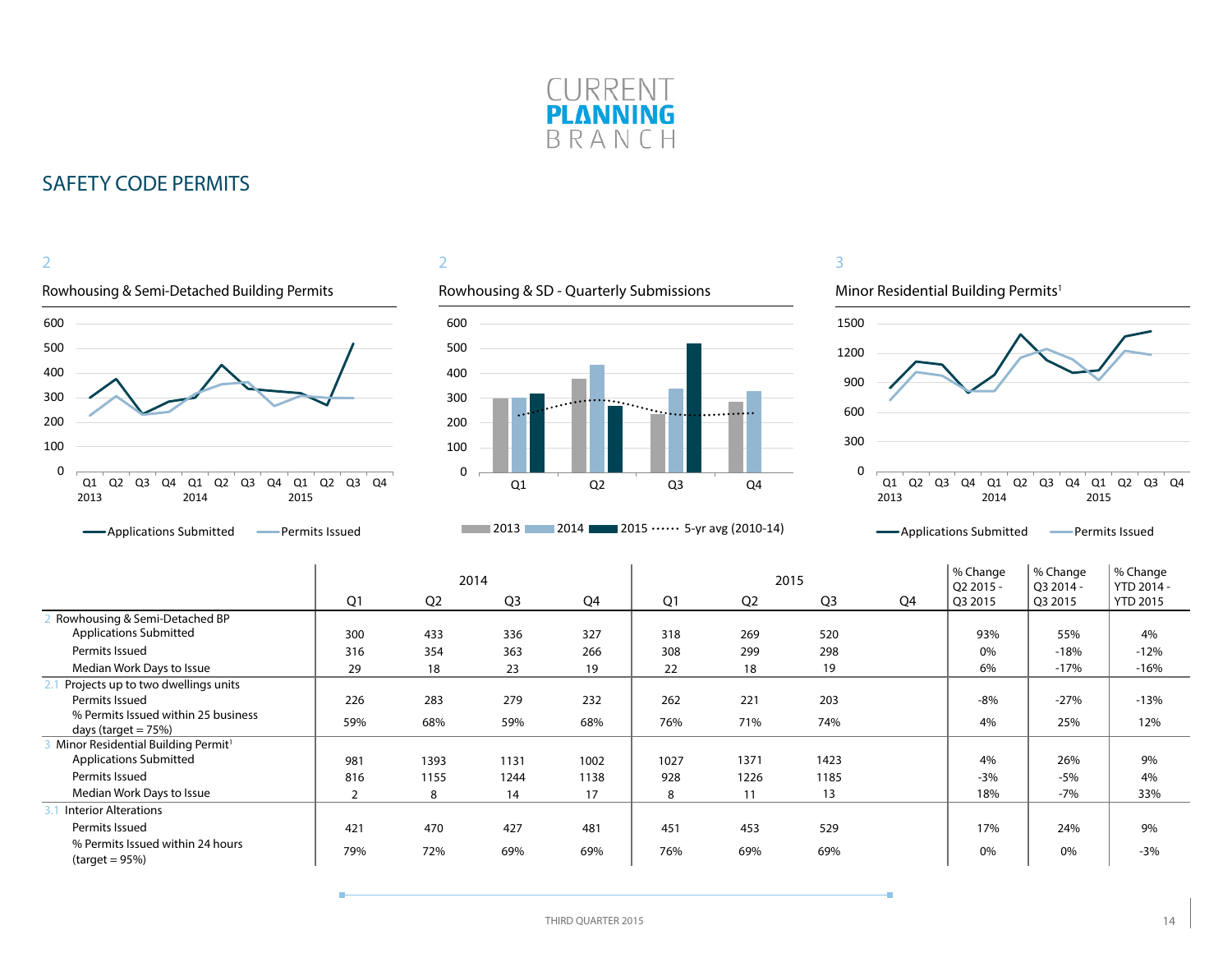



### 4

### Commercial Final - Quarterly Submissions





|                                                    | 2014           |                |                |     |     |                | 2015           | % Change<br>Q2 2015 - | % Change<br>O3 2014 - | % Change<br>YTD 2014 - |                 |
|----------------------------------------------------|----------------|----------------|----------------|-----|-----|----------------|----------------|-----------------------|-----------------------|------------------------|-----------------|
|                                                    | Q <sub>1</sub> | Q <sub>2</sub> | Q <sub>3</sub> | Q4  | Q1  | Q <sub>2</sub> | Q <sub>3</sub> | Q4                    | Q3 2015               | Q3 2015                | <b>YTD 2015</b> |
| Commercial Final Building Permit <sup>2</sup>      |                |                |                |     |     |                |                |                       |                       |                        |                 |
| <b>Applications Submitted</b>                      | 545            | 634            | 574            | 478 | 549 | 604            | 682            |                       | $+13%$                | $+19%$                 | $+5%$           |
| Permits Issued                                     | 459            | 525            | 559            | 449 | 489 | 573            | 586            |                       | $+2%$                 | $+5%$                  | $+7%$           |
| Median Work Days to Issue                          | 27             | 22             | 26             | 26  | 33  | 28             | 30             |                       | $+7%$                 | $+15%$                 | $+21%$          |
| Other Non-Residential Building Permit <sup>3</sup> |                |                |                |     |     |                |                |                       |                       |                        |                 |
| <b>Applications Submitted</b>                      | 55             | 63             | 80             | 39  | 56  | 64             | 45             |                       | $-30%$                | $-44%$                 | $-17%$          |
| Permits Issued                                     | 43             | 67             | 74             | 37  | 51  | 55             | 34             |                       | $-38%$                | $-54%$                 | $-24%$          |
| Median Work Days to Issue                          |                |                |                |     |     |                |                |                       | 0%                    | 0%                     | 0%              |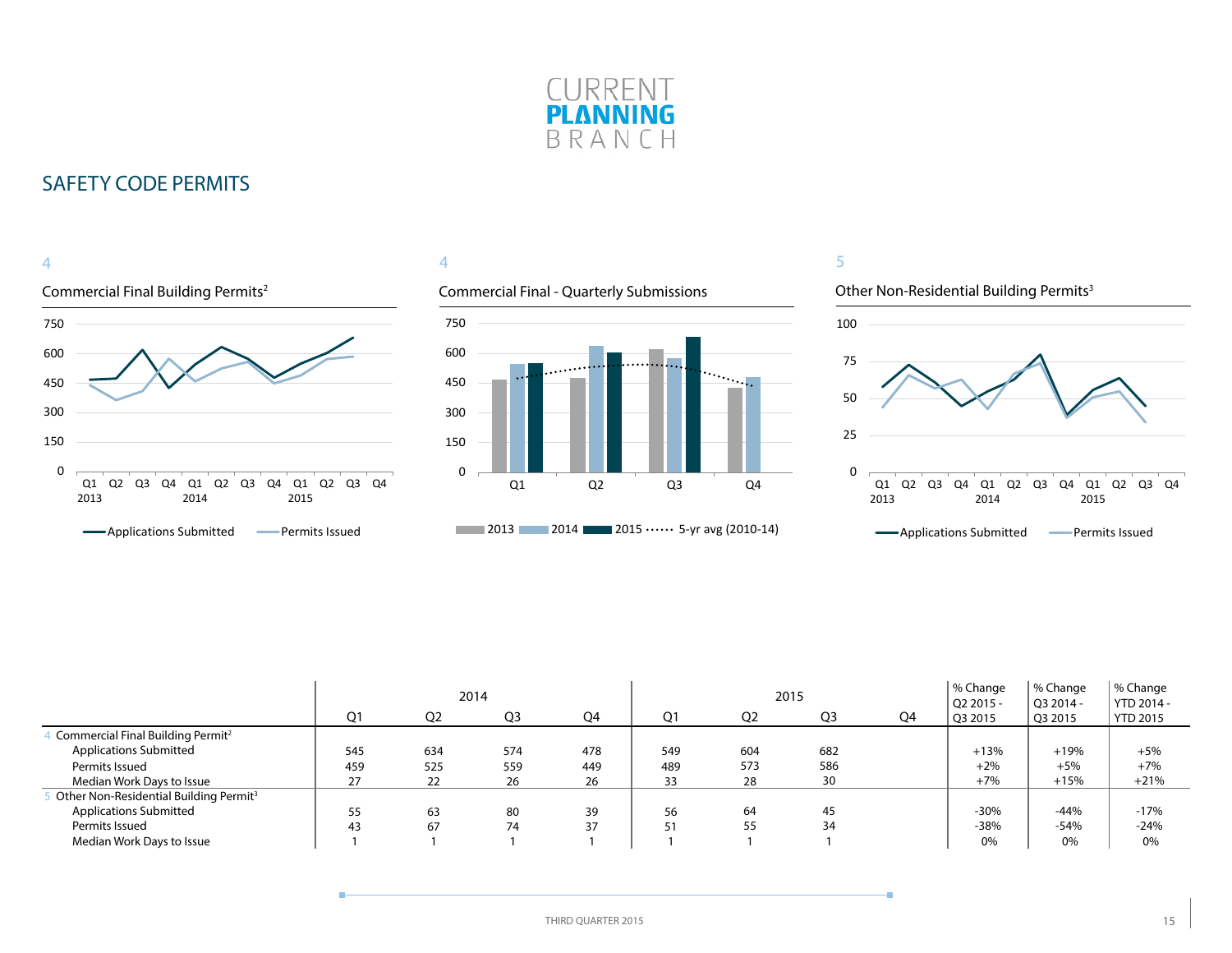



### 7

### Plumbing & Gas Permits Issued



**2013** 2014 **2015 ••••••** 5-yr avg (2010-14)

# 8

#### Electrical Permits Issued

÷



**2013** 2014 2015  $\cdots$  5-yr avg (2010-14)

|                               | 2014 |                |                |      |                |                          | 2015           | % Change<br>O <sub>2</sub> 2015 - | % Change<br>O3 2014 - | % Change<br>YTD 2014 - |                 |
|-------------------------------|------|----------------|----------------|------|----------------|--------------------------|----------------|-----------------------------------|-----------------------|------------------------|-----------------|
|                               | Q1   | Q <sub>2</sub> | Q <sub>3</sub> | Q4   | Q <sub>1</sub> | Q <sub>2</sub>           | Q <sub>3</sub> | Q4                                | Q3 2015               | Q3 2015                | <b>YTD 2015</b> |
| <b>HVAC Permits</b>           |      |                |                |      |                |                          |                |                                   |                       |                        |                 |
| <b>Applications Submitted</b> | 225  | 350            | 281            | 227  | 357            | 298                      | 268            |                                   | $-10%$                | $-5%$                  | $+8%$           |
| Permits Issued                | 216  | 363            | 272            | 213  | 347            | 280                      | 238            |                                   | $-15%$                | $-13%$                 | $+2%$           |
| Median Work Days to Issue     |      |                |                |      |                |                          |                |                                   | 0%                    | 0%                     | 0%              |
| Plumbing & Gas Permits        |      |                |                |      |                |                          |                |                                   |                       |                        |                 |
| <b>Applications Submitted</b> | 2774 | 2768           | 2995           | 4159 | 2951           | 2559                     | 3284           |                                   | $+28%$                | $+10%$                 | $+3%$           |
| Permits Issued                | 2745 | 2709           | 2889           | 4164 | 2862           | 2500                     | 2991           |                                   | $+20%$                | $+4%$                  | $+0%$           |
| Median Work Days to Issue     |      |                |                |      |                |                          |                |                                   | 0%                    | 0%                     | 0%              |
| <b>Electrical Permits</b>     |      |                |                |      |                |                          |                |                                   |                       |                        |                 |
| <b>Applications Submitted</b> | 6547 | 8399           | 9059           | 7457 | 7411           | 8611                     | 9755           |                                   | $+13%$                | $+8%$                  | $+7%$           |
| Permits Issued                | 5643 | 7761           | 8636           | 7407 | 6563           | 8450                     | 8664           |                                   | $+3%$                 | $+0%$                  | $+7%$           |
| Median Work Days to Issue     | 3    |                | $\overline{2}$ | 3    |                | $\overline{\phantom{0}}$ | $\overline{2}$ |                                   | 0%                    | 0%                     | $+17%$          |

\*The decline in HVAC Permits is due to the changes made in 2012 to have the Plumbing and Gas section govern replacements and alterations of gas appliances. A Gas Permit is now required for these work processes.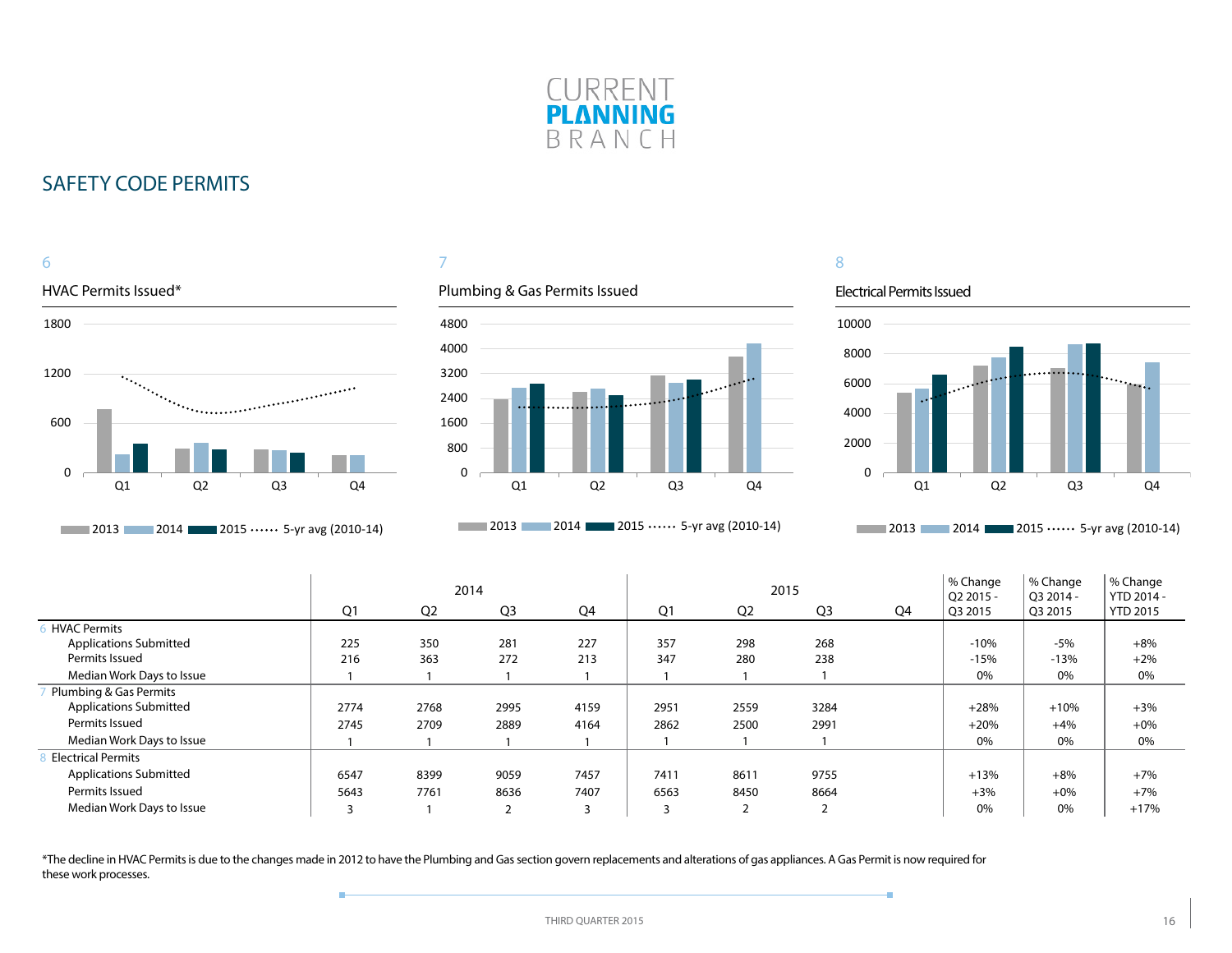

# <span id="page-16-0"></span>CERTIFICATES & AGREEMENTS

#### The Current Planning Branch completes various certificates and agreements.

A compliance certificate is a formal response from the City of Edmonton that states that any development on a property meets all regulations of the Zoning Bylaw. Compliance Certificates also include Zoning Confirmations and Re-Stamps.

The City has two levels of compliance service - regular and express. There are significantly higher volumes for regular service requests and response times can vary.

#### Performance Targets:

Express Service - 95% issued within 3 business days; Regular Service - 95% issued within 10 business days.

 $\mathbf{I}$ 

### 1

### Compliance Certificate - Quarterly Submissions



### **2013** 2014 2015  $\cdots$  5-yr avg (2010-14)

### 1

Compliance Certificate - Certificates Issued within Target Time, YTD 2015



|                                  | 2014 |                |                |      |                |                | 2015           | % Change<br>$O22015 -$ | % Change<br>O3 2014 - | % Change<br>YTD 2014 - |                 |
|----------------------------------|------|----------------|----------------|------|----------------|----------------|----------------|------------------------|-----------------------|------------------------|-----------------|
|                                  | Q1   | Q <sub>2</sub> | Q <sub>3</sub> | Q4   | Q <sub>1</sub> | Q <sub>2</sub> | Q <sub>3</sub> | Q4                     | Q3 2015               | Q3 2015                | <b>YTD 2015</b> |
| Compliance Certificate*          |      |                |                |      |                |                |                |                        |                       |                        |                 |
| <b>Applications Submitted</b>    | 2497 | 3660           | 3820           | 3160 | 2885           | 3753           | 3881           |                        | $+3%$                 | $+2%$                  | $+5%$           |
| Certificates Issued              | 2373 | 3292           | 3784           | 3236 | 2631           | 3468           | 3853           |                        | $+11%$                | $+2%$                  | $+5%$           |
| Express Service                  |      |                |                |      |                |                |                |                        |                       |                        |                 |
| Certificates Issued              | 354  | 735            | 941            | 554  | 363            | 598            | 726            |                        | $+21%$                | $-23%$                 | $-17%$          |
| Median Work Days to Issue        |      |                |                |      |                |                |                |                        | $+50%$                | 0%                     | $-13%$          |
| % Issued within 3 business days  | 92%  | 79%            | 79%            | 77%  | 88%            | 88%            | 79%            |                        | $-10%$                | 0%                     | $+2%$           |
| 1.2 Regular Service              |      |                |                |      |                |                |                |                        |                       |                        |                 |
| Certificates Issued              | 1873 | 2374           | 2637           | 2682 | 2268           | 2870           | 2852           |                        | $-1%$                 | $+8%$                  | $+16%$          |
| Median Work Days to Issue        | 4    |                |                |      | 6              |                |                |                        | 0%                    | 0%                     | $+5%$           |
| % Issued within 10 business days | 96%  | 88%            | 90%            | 92%  | 93%            | 91%            | 91%            |                        | 0%                    | $+1%$                  | 0%              |

\* Including Zoning Confirmations and Re-Stamps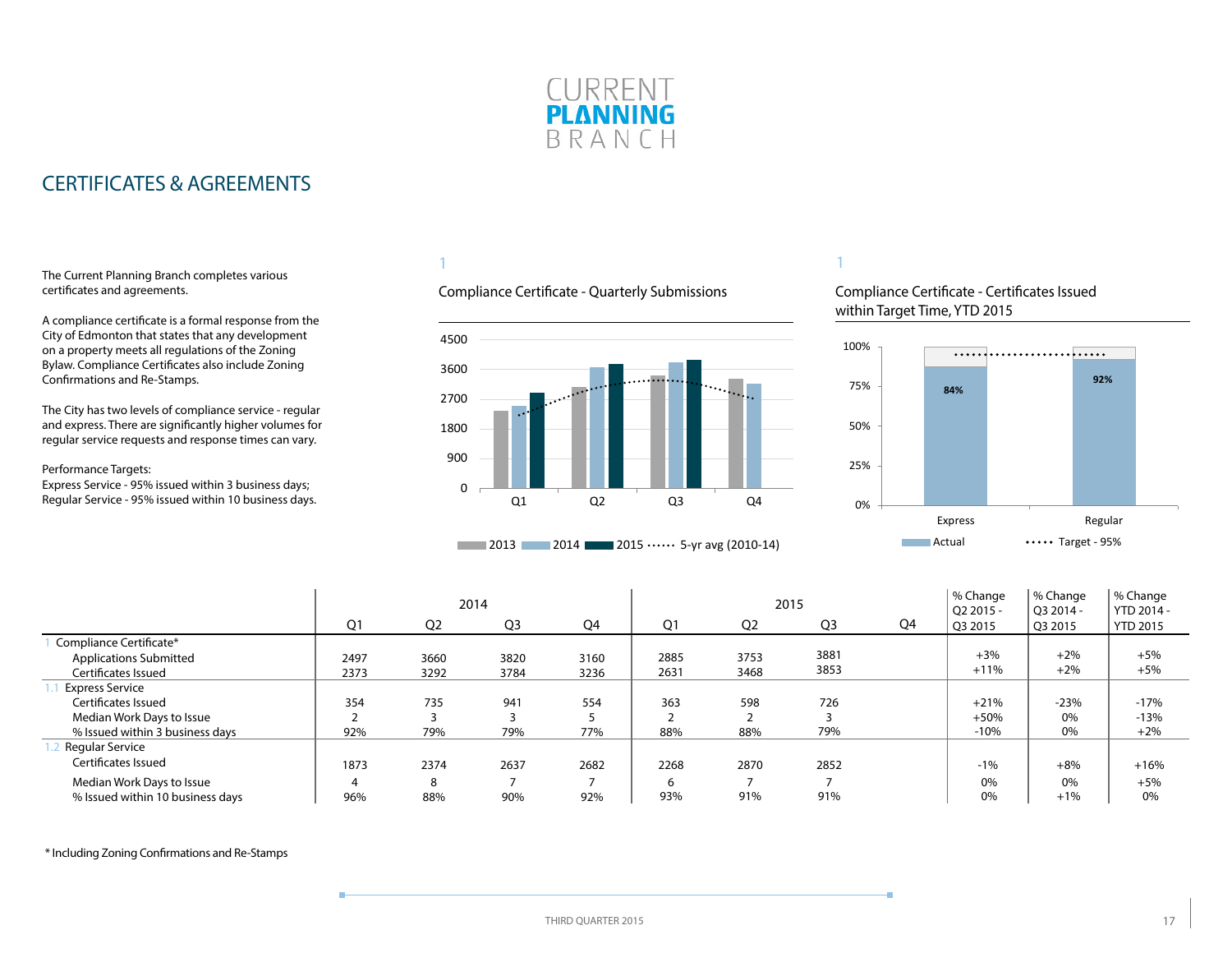

# CERTIFICATES & AGREEMENTS

An encroachment agreement is a formal contract between the City and the owner of a property that allows a structure that extends onto City or public property to remain in place. Typically, an encroachment agreement takes a minimum of six weeks to complete. Timelines can increase if the application requires circulation to other civic agencies or has serious issues.

An occupancy certificate is written approval from the City of Edmonton that the building complies with the Zoning Bylaw, meets the requirements of the Alberta Building Code and can be occupied. The reported category only includes daycares and group homes.

# 2

Encroachment Agreements - Quarterly **Submissions** 



#### 2

Encroachment Agreements - Completions



|                               | 2014 |                |     |     | 2015 |                |                |    | % Change<br>Q2 2015 - | % Change<br>O3 2014 - | % Change<br>YTD 2013 - |
|-------------------------------|------|----------------|-----|-----|------|----------------|----------------|----|-----------------------|-----------------------|------------------------|
|                               | Q1   | O <sub>2</sub> | Q3  | Q4  | Q1   | Q <sub>2</sub> | Q <sub>3</sub> | Q4 | Q32015                | Q3 2015               | <b>YTD 2014</b>        |
| <b>Encroachment Agreement</b> |      |                |     |     |      |                |                |    |                       |                       |                        |
| <b>Applications Submitted</b> | 117  | 151            | 165 | 150 | 101  | 152            | 182            |    | $+20%$                | $+10%$                | $+0\%$                 |
| <b>Agreements Completed</b>   | 123  | 94             | 109 | 129 | 169  | 105            | 81             |    | $-23%$                | $-26%$                | $+9%$                  |
| Median Work Days to Complete  | 67   | 50             | 65  | 76  | 86   | 66             | 78             |    | $+18%$                | $+20%$                | $+27%$                 |
| <b>Occupancy Certificates</b> |      |                |     |     |      |                |                |    |                       |                       |                        |
| <b>Applications Submitted</b> | 10   | 17             | 28  | 18  | 16   | 28             | 26             |    | $-7%$                 | $-7%$                 | $+27%$                 |
| Certificates Completed        |      |                | 20  | 22  | 18   | 26             | 21             |    | $-19%$                | $+5%$                 | $+81%$                 |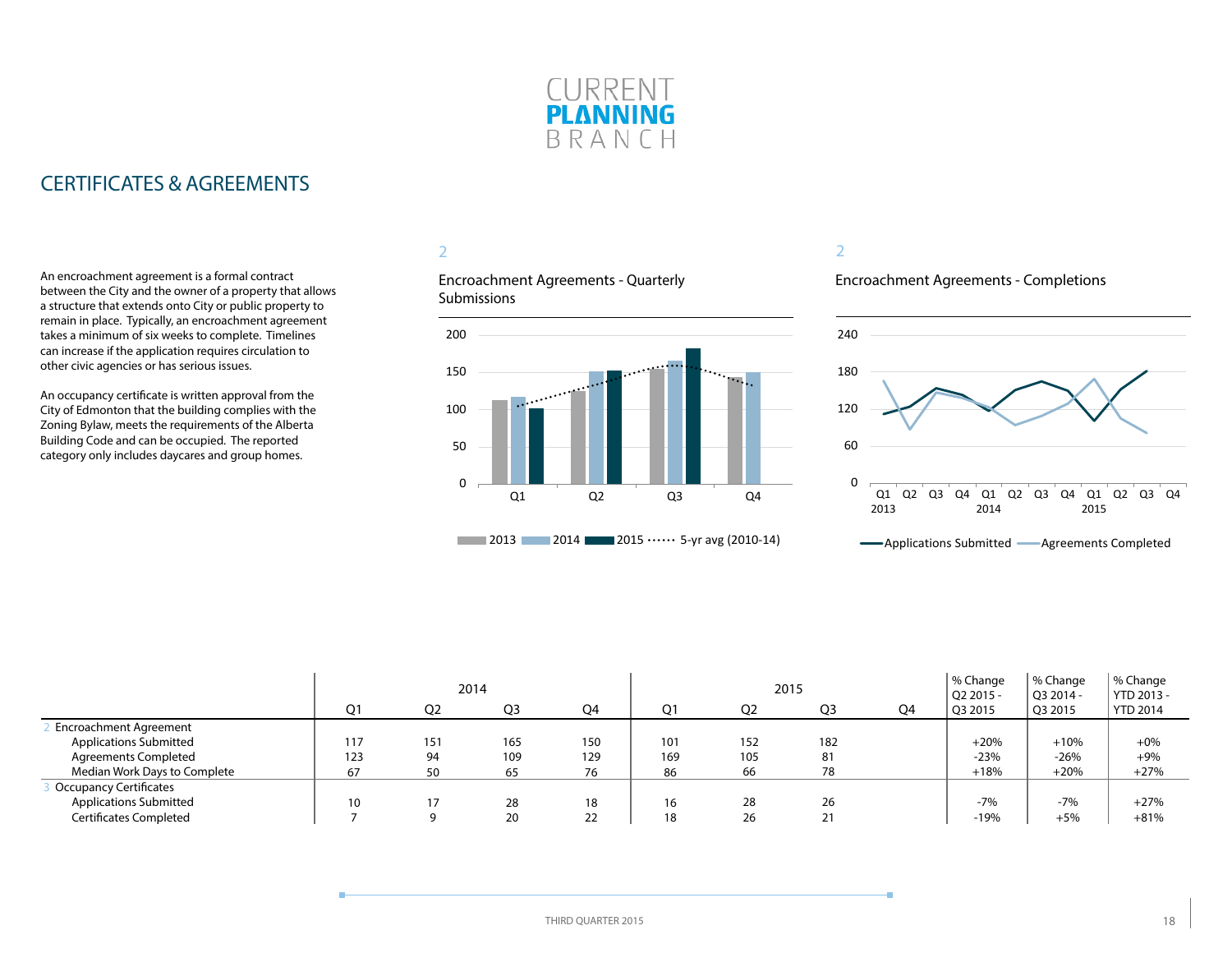

# <span id="page-18-0"></span>**LICENSING**

The Current Planning Branch manages the issuance of all City of Edmonton business and vehicle for hire licences.

There are nearly 30,000 active businesses operating within the City of Edmonton. The Current Planning Branch ensures that new and existing businesses comply with the Business LIcence Bylaw. New businesses require both a business licence and development permit. For complete applications with fees paid on time, a new business licence can be issued within 24 hours. If the application requires referral from Fire Rescue Services, it can take up to 11 business days. Existing businesses must renew their business licence annually.

The Vehicle For Hire program ensures the safe and orderly provision of Vehicle for Hire services in the City through driver licensing, driver screening, vehicle inspections, and enforcement activities. Taxi, limousine, and shuttle businesses, vehicles, and drivers all require a licence to ensure compliance with the Vehicle For Hire Bylaw.

 $\mathbf{I}$ 

# 1

#### Business Licences Issued



### 1

#### Business Licences Issued - New vs. Renewed



**Wew Licences Issued Communication** Licences Renewed

|                                                                                                                             |                      |                      | 2014                 |                       |                      |                      | 2015                 | % Change<br>Q2 2015 - | % Change<br>Q3 2014 -     | % Change<br>YTD 2014 -     |                          |
|-----------------------------------------------------------------------------------------------------------------------------|----------------------|----------------------|----------------------|-----------------------|----------------------|----------------------|----------------------|-----------------------|---------------------------|----------------------------|--------------------------|
|                                                                                                                             | Q1                   | Q <sub>2</sub>       | Q <sub>3</sub>       | Q4                    | Q1                   | Q <sub>2</sub>       | Q <sub>3</sub>       | Q4                    | Q3 2015                   | Q3 2015                    | <b>YTD 2015</b>          |
| <b>Business Licence</b>                                                                                                     |                      |                      |                      |                       |                      |                      |                      |                       |                           |                            |                          |
| <b>Business Licences Issued - New</b><br><b>Business Licences Issued - Renewal</b><br><b>Total Business Licences Issued</b> | 1471<br>7332<br>8803 | 1656<br>4956<br>6612 | 1505<br>4388<br>5893 | 1489<br>9707<br>11196 | 1571<br>7181<br>8752 | 1688<br>5425<br>7113 | 1651<br>4846<br>6497 |                       | $-2%$<br>$-11%$<br>$-9%$  | $+10%$<br>$+10%$<br>$+10%$ | $+6%$<br>$+5%$<br>$+5%$  |
| New Licence (no referral required)<br>Licences Submitted and Issued<br>% Issued within 24 hrs (target $= 75\%$ )            | 1378<br>48%          | 1568<br>56%          | 1325<br>55%          | 1278<br>47%           | 1337<br>57%          | 1539<br>48%          | 1489<br>49%          |                       | $-3%$<br>$+2%$            | $+12%$<br>$-11%$           | $+2%$<br>$-3%$           |
| New Licence (referral required)<br>Licences Submitted and Issued<br>% Issued within 11 business days<br>$(target = 75%)$    | 389<br>33%           | 376<br>31%           | 382<br>26%           | 1150<br>11%           | 398<br>36%           | 386<br>12%           | 460<br>13%           |                       | $+19%$<br>$+8%$           | $+20%$<br>-49%             | $+8%$<br>$-32%$          |
| Vehicle for Hire<br><b>Broker Licences Issued</b><br>Driver Licences Issued<br>Vehicle Licences Issued                      | 4<br>906<br>80       | 77<br>877<br>1591    | 12<br>819<br>30      | 6<br>901<br>16        | 18<br>570<br>159     | 62<br>476<br>1415    | 12<br>436<br>22      |                       | $-81%$<br>$-8%$<br>$-98%$ | $0\%$<br>$-47%$<br>$-27%$  | $-1%$<br>$-43%$<br>$-6%$ |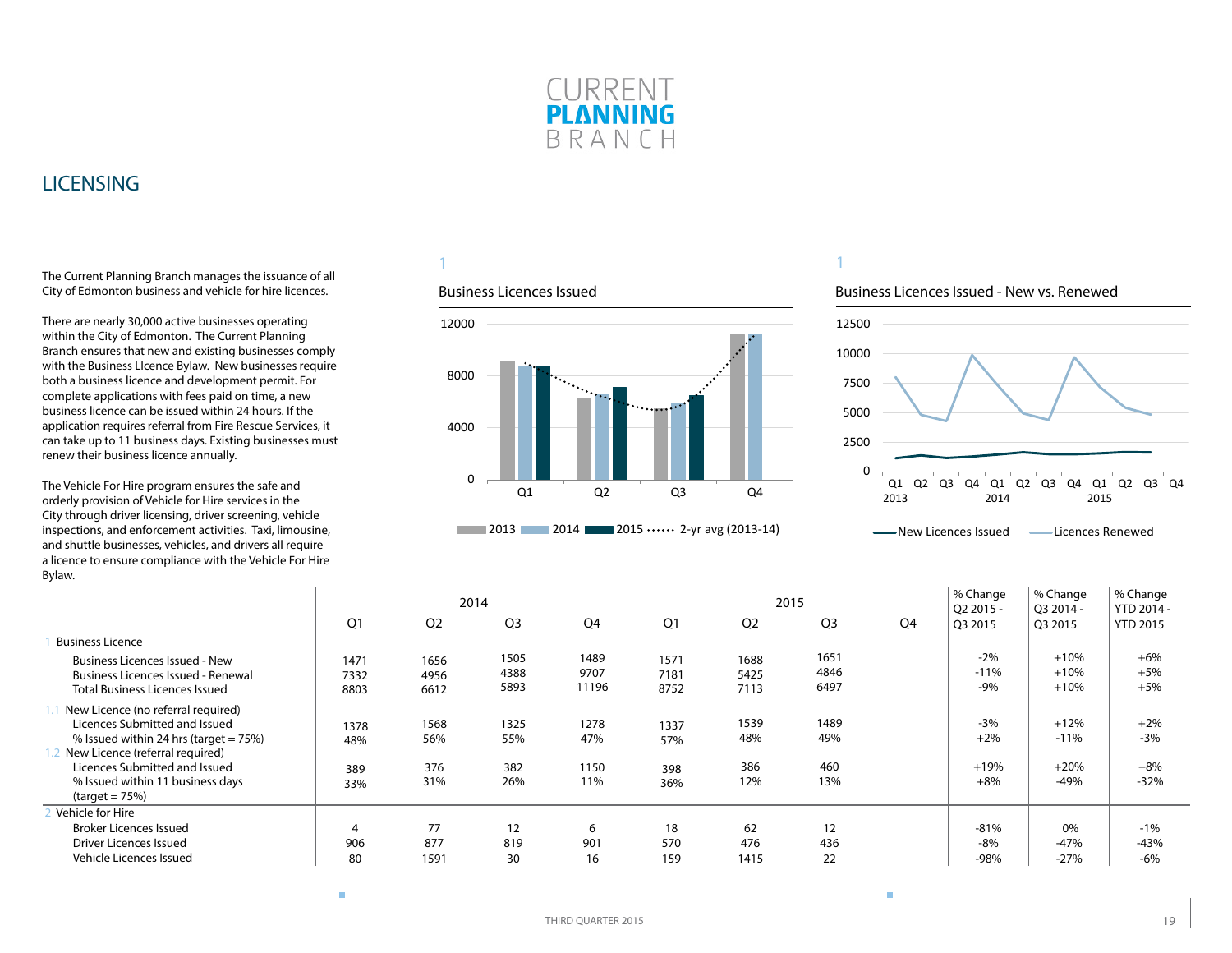

# <span id="page-19-0"></span>DEVELOPMENT COMPLIANCE

Where citizen activities or property conditions don't comply with the Zoning Bylaw, Current Planning Branch employees provide education, warnings, inspections and may apply penalties.

The Development Compliance team was established within the Branch in 2010 to deal effectively with zoning compliance issues. The team responds to complaints that require diplomacy, discretion, professionalism, and resolution-based actions to aid the City with the enforcement of the Zoning Bylaw.

Compliance jobs are created when a Zoning Bylaw complaint is made. Branch employees contact the individual responsible and conduct at least one inspection to ensure that the compliance issue is resolved. The Branch may also conduct proactive inspections before a complaint is made. Multiple inspections may be required for each job. A compliance job is completed when the issue has been resolved and full compliance with the Zoning Bylaw is attained. Thus, completion timelines are dependent on the length of time that it takes an individual to correct the violation.

### 1

### Compliance Jobs Created



#### -Compliance Jobs Created - Compliance Jobs Completed

# 1

#### Compliance Jobs Completed



|                                                                                                           | ∩1               | O2               | 2014<br>Q3       | Q4               | Ω1                | 2015<br>Q <sub>2</sub> | O <sub>3</sub>    | Q4 | % Change<br>$Q22015 -$<br>$^{\circ}$ Q3 2015 | % Change<br>Q3 2014 -<br>Q3 2015 | % Change<br>YTD 2014 -<br><b>YTD 2015</b> |
|-----------------------------------------------------------------------------------------------------------|------------------|------------------|------------------|------------------|-------------------|------------------------|-------------------|----|----------------------------------------------|----------------------------------|-------------------------------------------|
| Development Compliance<br>Compliance Jobs Created<br>Compliance Jobs Completed<br>Median Days to Complete | 598<br>485<br>87 | 692<br>488<br>81 | 610<br>405<br>97 | 636<br>425<br>83 | 468<br>623<br>139 | 596<br>563<br>107      | 702<br>807<br>139 |    | $+18%$<br>$+43%$<br>$+30%$                   | $+15%$<br>+99%<br>$+43%$         | $-7%$<br>$+45%$<br>$+46%$                 |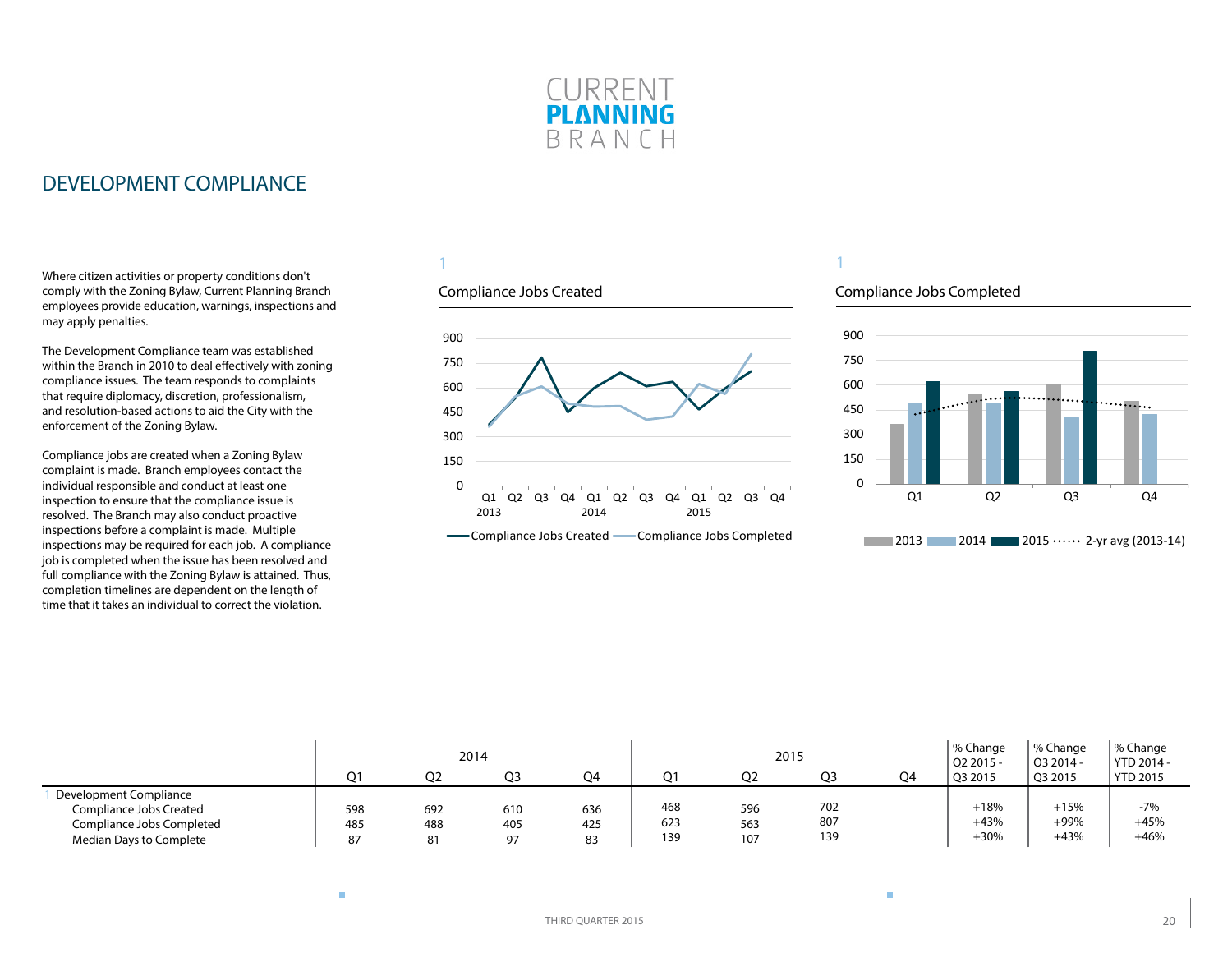

# <span id="page-20-0"></span>CUSTOMER SERVICE

Located on the 5th floor of HSBC Bank Place, the Current Planning Service Centre (CPSC) provides a wide range of services to residents and development industry representatives. CPSC staff ensure that licences and permits move efficiently through each stage of the City's process, from application intake and approval, to payment and records management. This includes inperson issuance of minor permits and licences, answering customer inquiries, and processing payments for the majority of City of Edmonton fees, fines, and taxes.

The CPSC assists over 10,000 walk-in customers each quarter. One performance target is to have at least 80% of walk-in customers wait less than 15 minutes before being served. Service Level is defined as the percentage of walk-in customers with wait time under 15 minutes.

Current Planning employees are responsible for resolving any 311 phone call inquiries related to Current Planning services that 311 agents can not address. A CRM (Customer Relationship Management) ticket is issued for each inquiry. Most tickets are responded to within two business days.

# 1

#### Walk-in Customer Service



|                                                                           | 2014  |                |                |       |       |                | 2015           | % Change<br>$O22015 -$ | % Change<br>O3 2014 - | % Change<br>YTD 2014 - |            |
|---------------------------------------------------------------------------|-------|----------------|----------------|-------|-------|----------------|----------------|------------------------|-----------------------|------------------------|------------|
|                                                                           | Q1    | O <sub>2</sub> | Q <sub>3</sub> | Q4    | Ο1    | Q <sub>2</sub> | Q <sub>3</sub> | Q4                     | Q3 2015               | Q3 2015                | YTD 2015 - |
| Walk-in Customer Service<br>Number of Walk-in Customers                   | 15326 | 20948          | 19670          | 16007 | 14598 | 19768          | 18851          |                        | $-5%$                 | $-4%$                  | $-5%$      |
| % of Walk-in Customers with Wait Time<br>under 15 Minutes (Service Level) | 91%   | 79%            | 86%            | 91%   | 90%   | 75%            | 75%            |                        | 0%                    | $-13%$                 | $-6%$      |
| <b>CRM Tickets</b>                                                        |       |                |                |       |       |                |                |                        |                       |                        |            |
| Number of Tickets Resolved                                                | 8980  | 11997          | 12162          | 14265 | 11984 | 14032          | 13546          |                        | $-3%$                 | $+11%$                 | $+19%$     |
| % of Tickets Resolved On Time                                             | 92%   | 92%            | 76%            | 91%   | 93%   | 92%            | 92%            |                        | 0%                    | $+21%$                 | $+6%$      |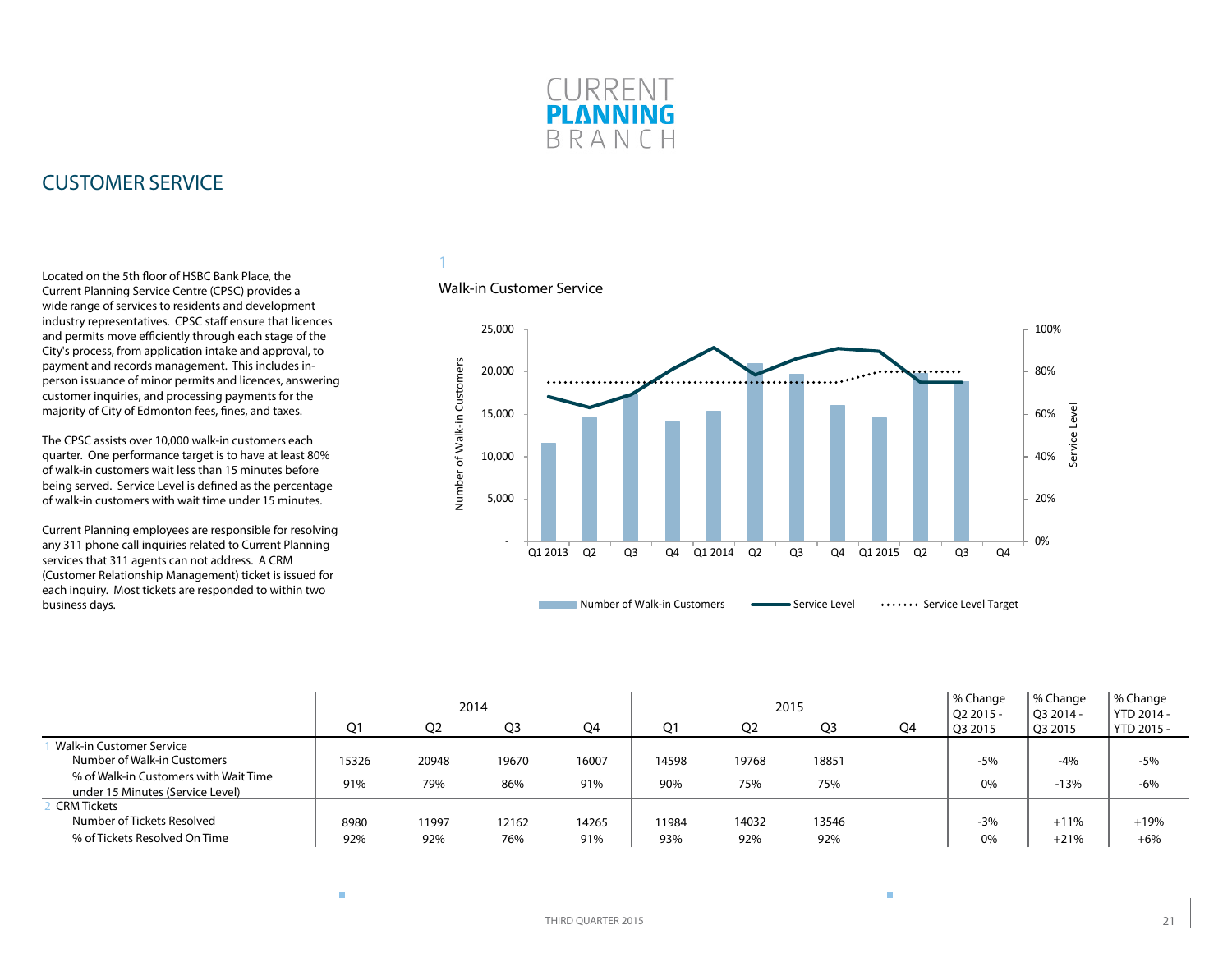

# <span id="page-21-0"></span>FINANCIALS

The Current Planning Branch implemented a new business model in 2010 to achieve long-term financial sustainability and enhanced, accountable service levels for revenue generating planning services. The full cost recovery model ensures that revenue collected for the processing of applications is directly and indirectly attributed to the delivery of those services. This includes corporate support costs as well as providing for investment in service improvement initiatives.

The Current Planning Reserve Fund was established to balance revenue and expenditure streams over the long term. The target reserve balance is equal to 75 per cent of annual operating expenditures.

The full cost recovery model and reserve fund ensure that services are responsive to client needs in the short and long term. The Branch reached full cost recovery by the end of 2012. Transfers to other City branches that provide support for Current Planning services represent over 30 per cent of operating expenditures.



#### Quarterly Branch Revenue, Expenditures, and Reserve Fund Balance<sup>1,2,3</sup>





#### Current Planning Expenditures: Jan - Sep 2015